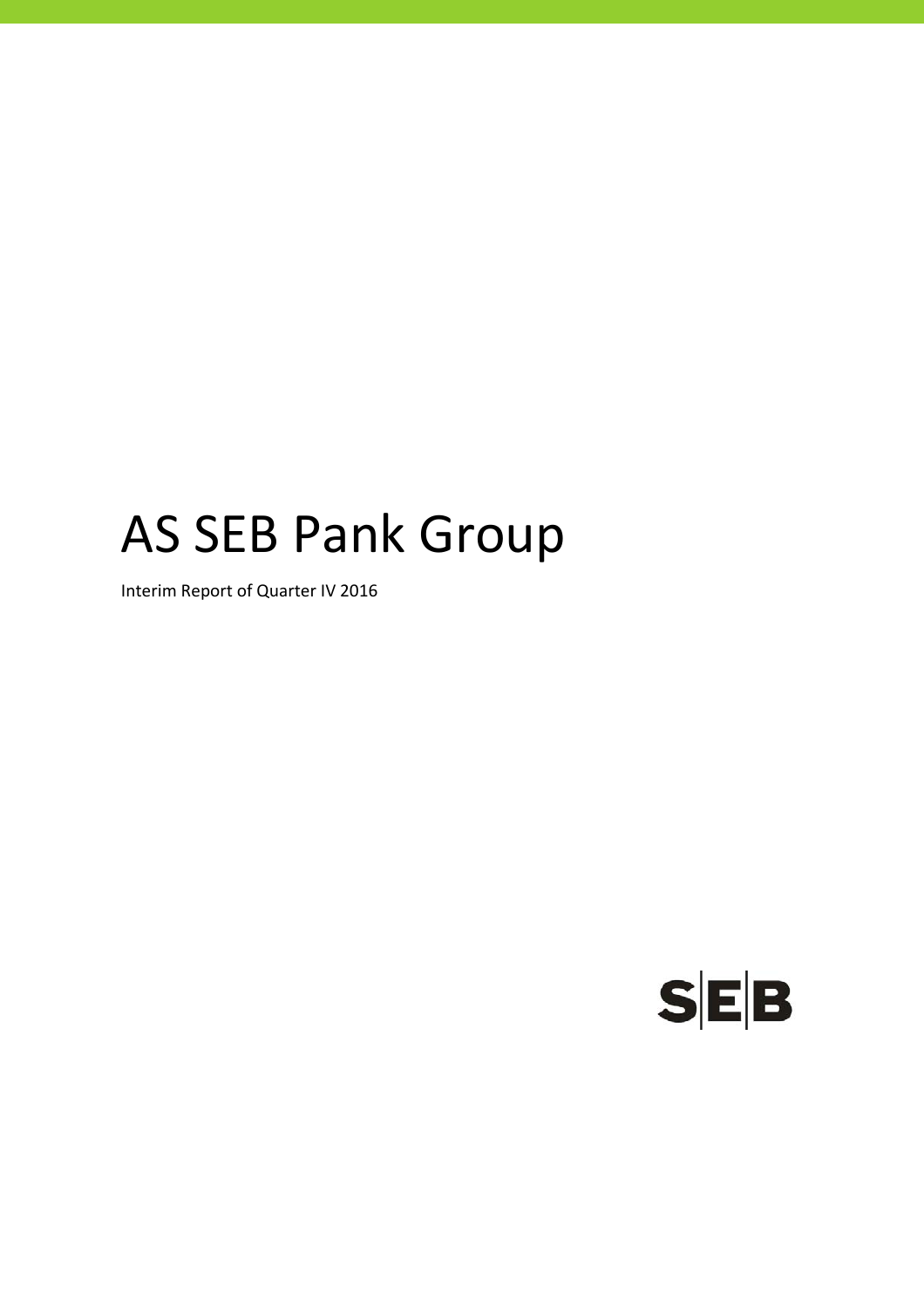## **Contents** P.

|    | I<br>۱ |
|----|--------|
| ۰. |        |

|      |                                                                                                                                                                                                                                | $\overline{2}$ |
|------|--------------------------------------------------------------------------------------------------------------------------------------------------------------------------------------------------------------------------------|----------------|
| ı.   | Introduction - general information expansion and a series of the contract of the contract of the contract of the contract of the contract of the contract of the contract of the contract of the contract of the contract of t | 3              |
| 1.   |                                                                                                                                                                                                                                | 3              |
| 2.   |                                                                                                                                                                                                                                | 3              |
| II.  | <b>Management Report</b>                                                                                                                                                                                                       | 4              |
| 1.   | Credit institution's group as defined in Credit Institutions Law<br>4                                                                                                                                                          |                |
| 1.1. |                                                                                                                                                                                                                                | $\overline{4}$ |
| 1.2. | Changes in the consolidated group during the accounting period and plans for year 2017______                                                                                                                                   | $\overline{4}$ |
| 2.   |                                                                                                                                                                                                                                |                |
| 3.   |                                                                                                                                                                                                                                |                |
| 4.   |                                                                                                                                                                                                                                |                |
| 5.   |                                                                                                                                                                                                                                | 11             |
| III. |                                                                                                                                                                                                                                |                |
| 1.   |                                                                                                                                                                                                                                |                |
| 2.   | Consolidated statement of comprehensive income entrance and consolidated statement of comprehensive income                                                                                                                     |                |
| 3.   |                                                                                                                                                                                                                                |                |
| 4.   |                                                                                                                                                                                                                                |                |
| 5.   |                                                                                                                                                                                                                                |                |
| 6.   |                                                                                                                                                                                                                                |                |
|      |                                                                                                                                                                                                                                | 18             |
|      |                                                                                                                                                                                                                                |                |
|      | Note 3 Interest and similar income                                                                                                                                                                                             | 21             |
|      |                                                                                                                                                                                                                                |                |
|      |                                                                                                                                                                                                                                |                |
|      |                                                                                                                                                                                                                                |                |
|      |                                                                                                                                                                                                                                | 22             |
|      |                                                                                                                                                                                                                                | 22             |
|      |                                                                                                                                                                                                                                |                |
|      |                                                                                                                                                                                                                                |                |
|      | Note 11 Concentration of financial assets and liabilities by industry sector________________________________24                                                                                                                 |                |
|      | Note 12 Related parties                                                                                                                                                                                                        | 26             |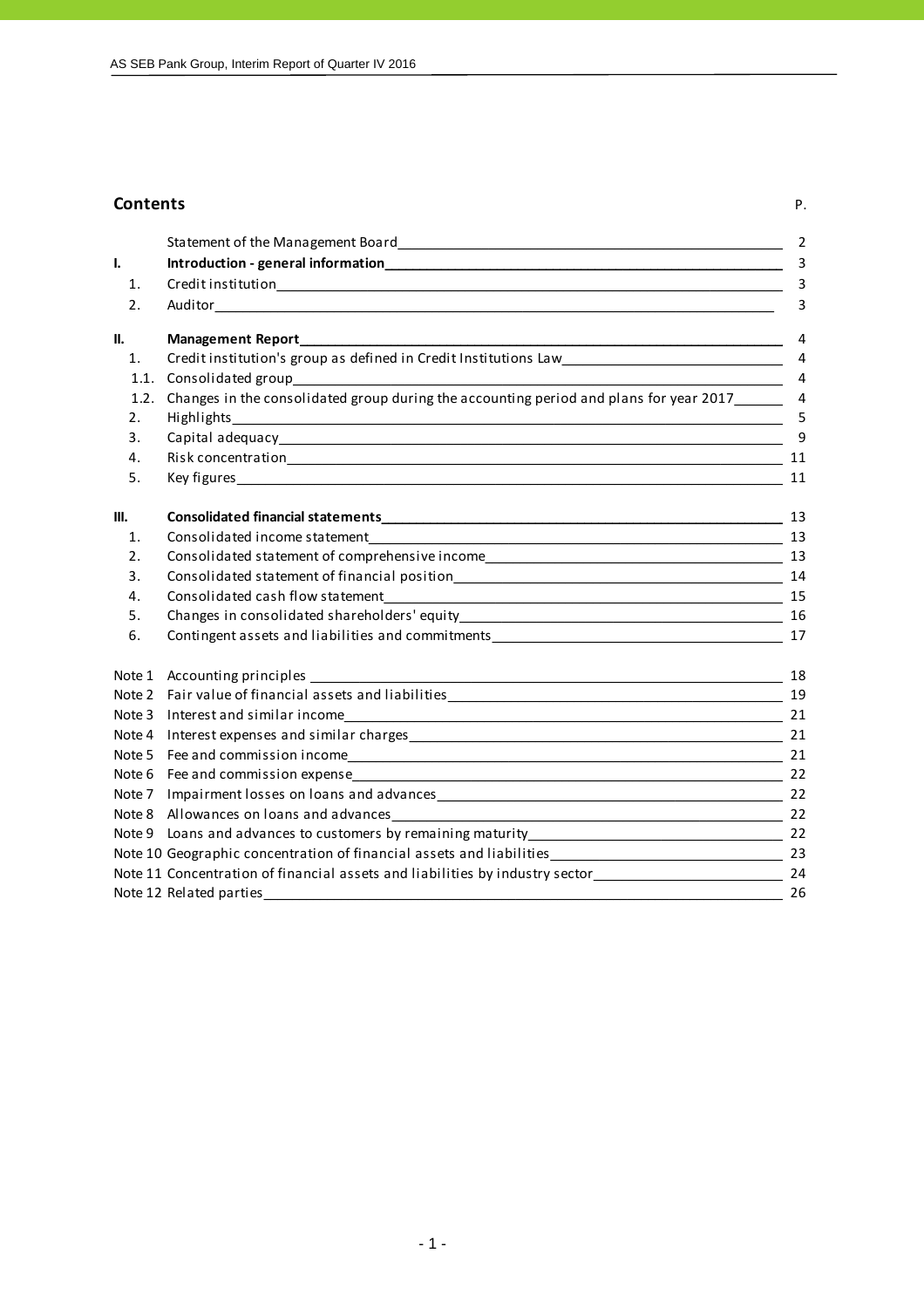## **Statement of the Management Board**

Interim Report of Quarter IV 2016 consists of the following parts and reports:

 Introduction – general information Management Report Consolidated Financial Statements Notes

The financial and other additional information published in the Interim Report of Quarter IV 2016 is true and complete. Consolidated financial statements give a true and fair view of the actual financial position, results of operations and cash flows of the Group.

Consolidated financial statements have been compiled in accordance with the International Accounting Standard IAS 34 "Interim financial reporting" and in conformity with the requirements of Eesti Pank for publishing information. AS SEB Pank and subsidiaries of the consolidated group are assumed to be going concern.

Consolidated financial statements for the Quarter IV 2016 are not audited.

Allan Parik Chairman of the Management Board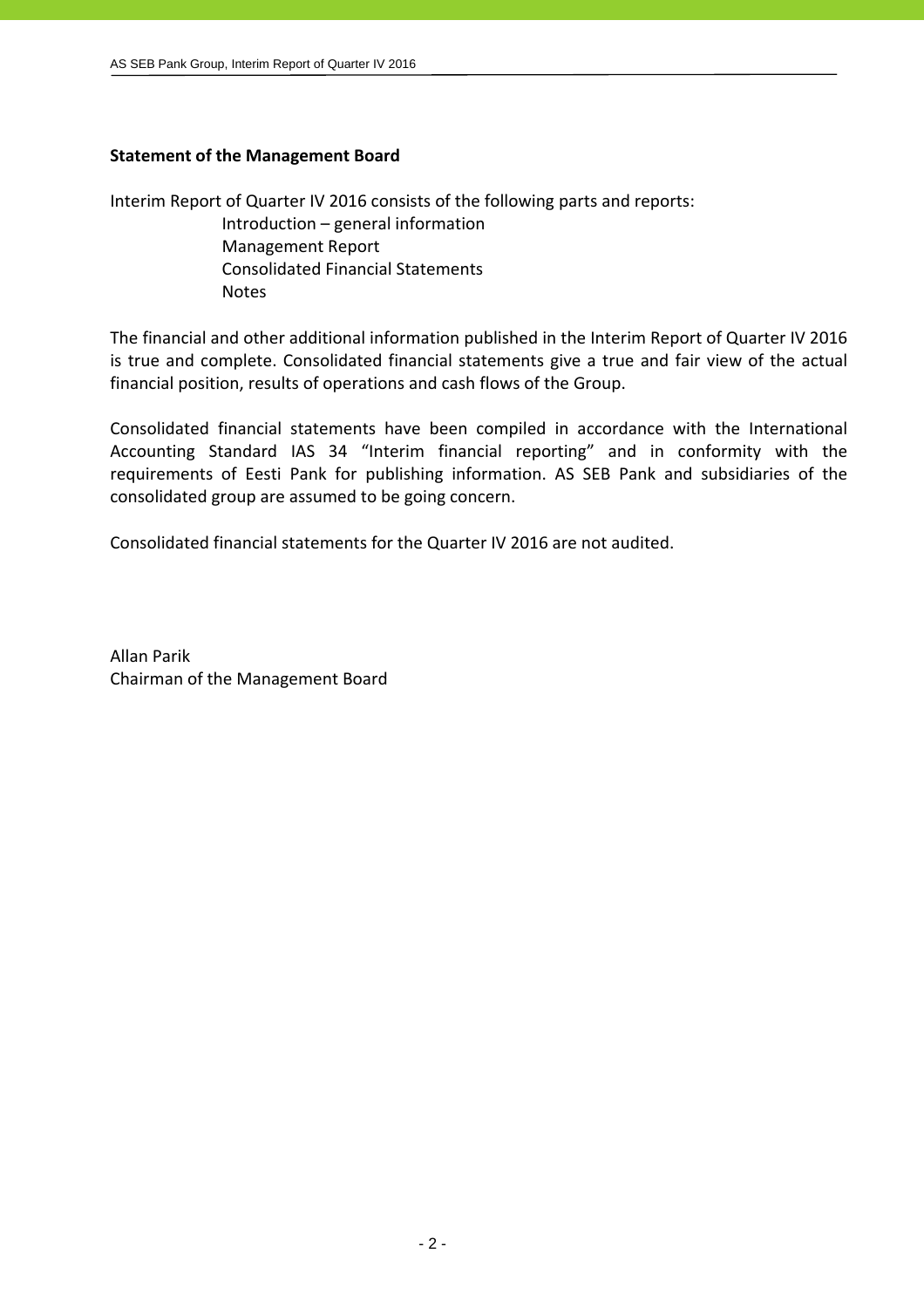## **I. Introduction ‐ general information**

#### **1. Credit institution**

Company name AS SEB Pank Registry date 08.12.1995 Phone  $+3726655100$ Fax +372 6 655 102 SWIFT FEUHFF2X e-mail info@seb.ee

## **2. Auditor**

Reporting date 31.12.2016

Address Tornimäe Str. 2, Tallinn 15010, Estonia Registered in Republic of Estonia Registry code 10004252 (Estonian Commercial Register) Internet homepage http://www.seb.ee

Audit company and all the AS PricewaterhouseCoopers Registry code 10142876 (Estonian Commercial Register) Address **Pärnu Str. 15, 10141 Tallinn, Estonia** 

Reporting period 01.01.2016 ‐ 31.12.2016 Reporting currency Euro (EUR), millions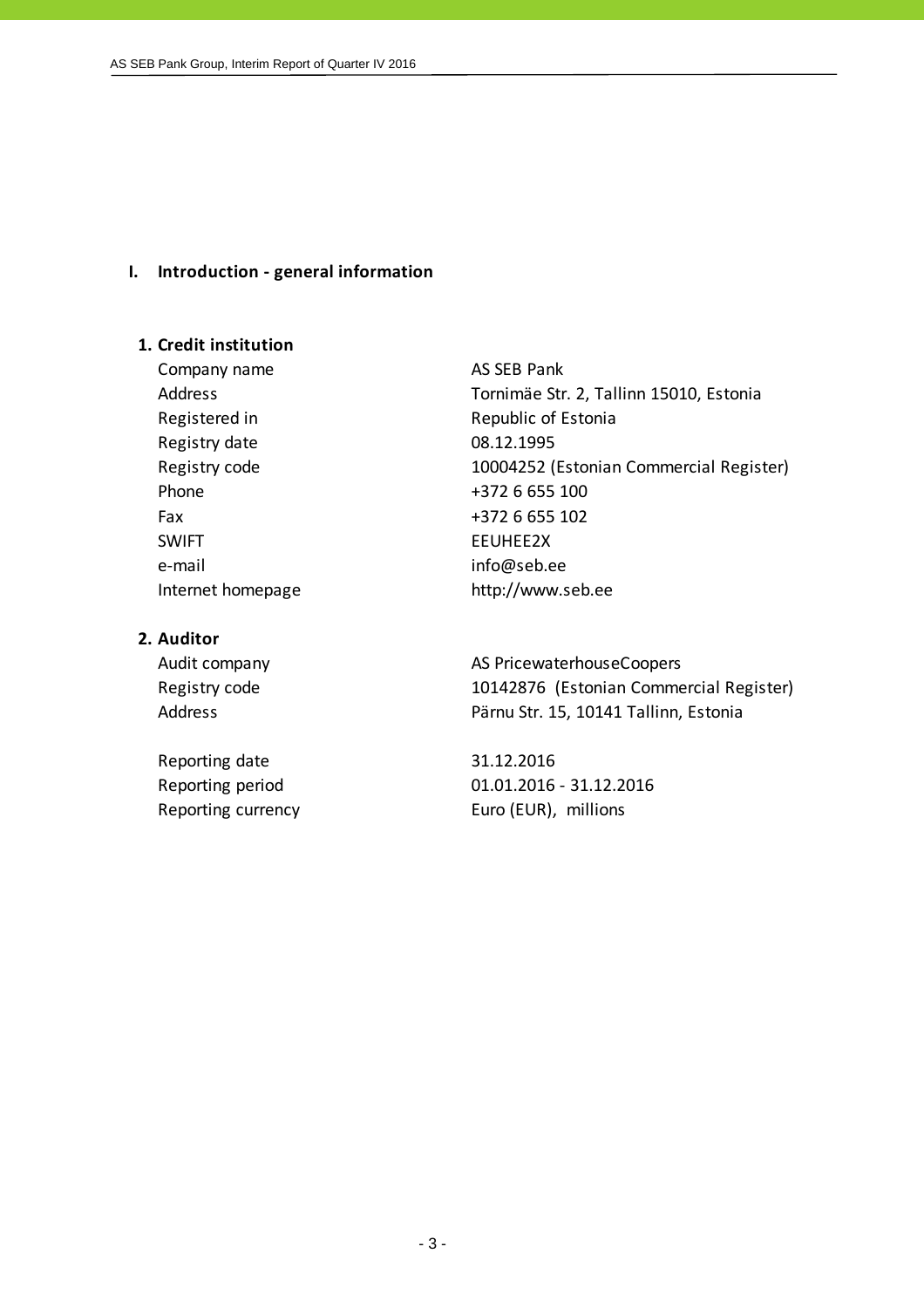## **II. Management Report**

# **1. Credit institution's group as defined in Credit Institutions Law**

## **1.1. Consolidated group**

| Company name                 | Registry<br>code | Reg. date Address |                        | Activity           | Holding***<br>(%) | At an acqui-<br>sition cost<br>(EURmio) |
|------------------------------|------------------|-------------------|------------------------|--------------------|-------------------|-----------------------------------------|
| AS SEB Liising               | 10281767         | 03.10.97          | Tallinn, Tornimäe 2    | Leasing            | 100.0%            | 1.8                                     |
| AS Rentacar*                 | 10303546         | 20.10.97          | Haapsalu, Karja 27     | Leasing            | 100.0%            | 0.0                                     |
| AS SEB Varahaldus            | 10035169         | 22.05.96          | Tallinn, Tornimäe 2    | Asset management   | 100.0%            | 2.7                                     |
| AS Sertifits eerimiskeskus** | 10747013         | 27.03.01          | Tallinn, Pärnu mnt 141 | Data communication | 25.0%             | 1.0                                     |
|                              |                  |                   |                        | services           |                   |                                         |
|                              |                  |                   |                        |                    |                   | 5.5                                     |

All enterprises are registered in Estonian Commercial Register.

\* Consolidated subsidiary of AS SEB Liising.

\*\* Associates.

\*\*\* For all investments the percentage of holding equals to both, the holding from the number of shares as well as from the number of votes.

Parent company of the Group is AS SEB Pank, its activity is banking (information on page 3). The "consolidated group" in the meaning of Credit Institutions Law in Estonia and the "Group" for IFRS consolidation purposes are identical.

Non‐profit association SEB Heategevusfond is an association, not belonging to the consolidation group, registered on 06.01.2006. The founders of the association are AS SEB Pank and AS SEB Elu‐ ja Pensionikindlustus (subsidiary of life insurance company SEB Life and Pension Holding AB which is the subsidiary of Skandinaviska Enskilda Banken AB). The association is aimed at raising and distributing funds for charitable cause to organisations, dealing with children, who have been deprived of parental care. Upon dissolution of the association, the assets remaining after satisfaction of the claims of creditors shall be transferred to a non‐profit association or foundation with similar objectives, entered to the list of associations subject to income tax incentive of the Government of the Estonian Republic, or a legal person in public law, state or local government.

Non‐profit association Spordiklubi United is an association, not belonging to the consolidation group, which started activity from September 2008. The association is founded by AS SEB Pank. The association is aimed at organizing on hobby and competition level sport events and organizing promotions for advertising of own and supporter´s activities. Upon dissolution of the association, the assets shall be transferred to a non‐profit association, foundation or other persons filling the objectives by articles in public interests.

## **1.2. Changes in the consolidated group during the accounting period and plans for year 2017**

In 31.05.2016 an associate Tieto Estonia Services OÜ was sold (20% owneship held by AS SEB Pank).

No such events or trends have occurred by the time of publishing the report, which would affect the strategy of the group in 2017.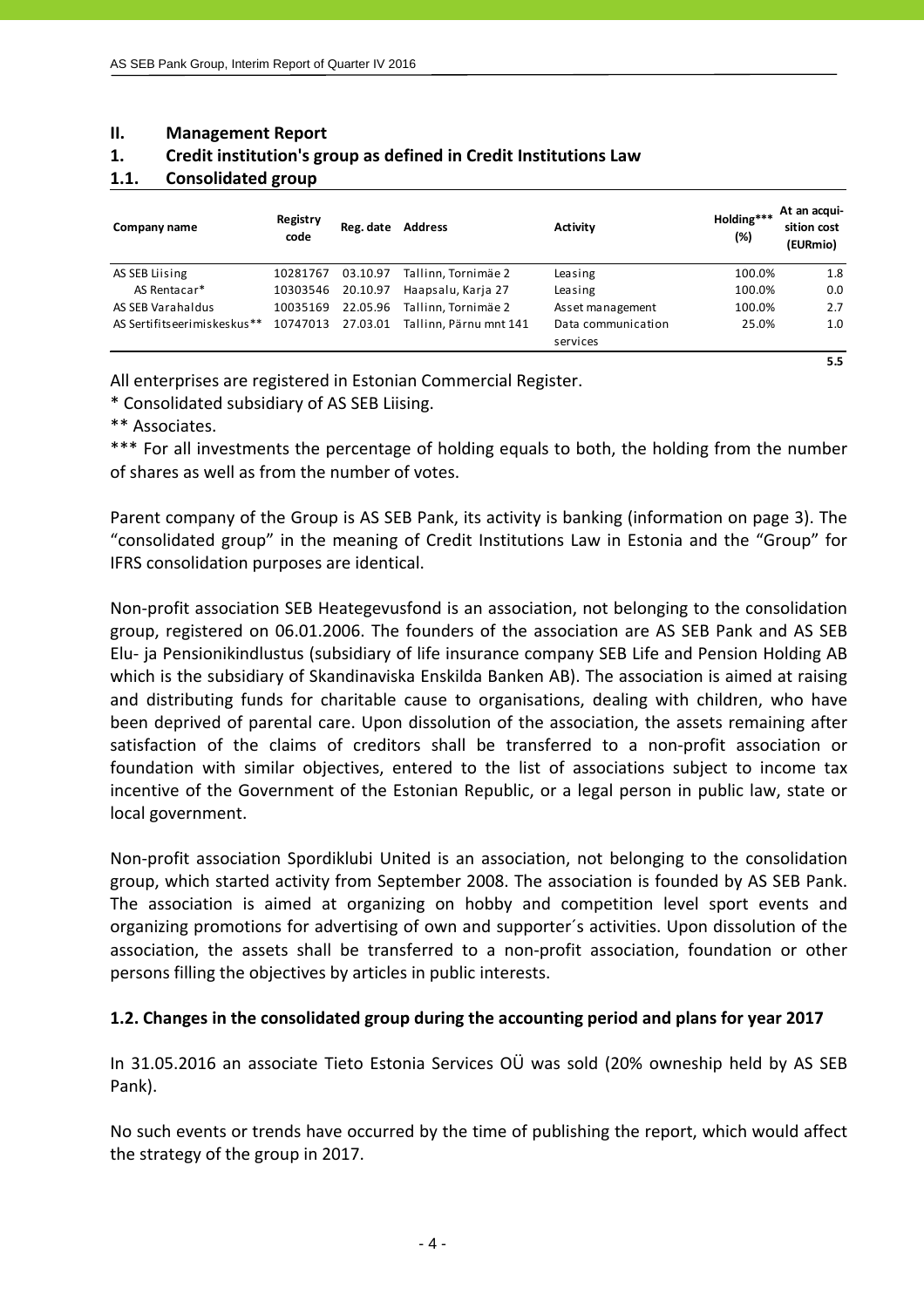## **2. Highlights**

## Corporate clients

The macroeconomic environment remained challenging in 2016 due to the strained labour market. While the sales revenue of nonfinancial enterprises grew by 1.7% during the first three quarters, the average surged by 7.6%. Despite the recovery of exports, in core sectors –such as wood processing and the manufacture of metal products – the export growth decelerated.

In 2016, SEB loan portfolio for large corporations increased by 7% and for 2017 we foresee a moderate increase in the loan and leasing portfolio what would correspond to general economic growth. At the same time, large corporations' deposits grew by 29%.

During 2016, SEB has continuously improved its advisory approach and last year we launched the M&A Advisory in order to even more support our clients. We see stable demand and interest in buying and selling businesses and this was the reason for recreating the M&A Advisory function.

SEB continued its tradition, and for the third year in a row we organised the CFO Forum for large corporate's CFOs and for the fourth time conducted a CFO survey among Baltic large corporates to map their next year forecasts and challenges.

During 2016, SEB has continuously supported our clients' investments into expansion and improvement of production facilities and acquisitions.

SEB financing portfolio for small and medium enterprises (SMEs) increased 0.8% in 2016. At the same time, deposits grew by 0.8%.

SEB's activity and focus towards SME clients, especially start-ups and micros, stayed strong. Entrepreneur value offer for small clients was redesigned and introduced to the market. The value offer was generated based on the needs and feedback of both, our clients and partners to the relevant banking offer and business model advisory, thereby supporting small clients who are either planning to start or have already started their business. From the end of 2016, companies can open a bank account at SEB without visiting a branch, i.e. via a remote channel. Communication with the bank is carried out through a video call. We are initially offering the services to those SEB clients who have previously concluded a private client internet bank contract. In the future, the service will also be made available to new clients.

During October‐November 2016, the survey Baltic Business Outlook in the SME field was conducted in three Baltic countries. SEB is going to introduce the results of Estonia, Latvia and Lithuania in Q1 2017.

SEB wants to support companies in being more innovative. For the third year in a row SEB is organising a seminar‐workshop InnovationLab for SMEs, who are interested in expanding to new markets and increasing their sales through innovation. One of the core values for entrepreneurs participating in InnovationLab is the possibility to get very practical ideas and advice from world‐ class experts on where to seek new growth opportunities and how to be successful also in the future.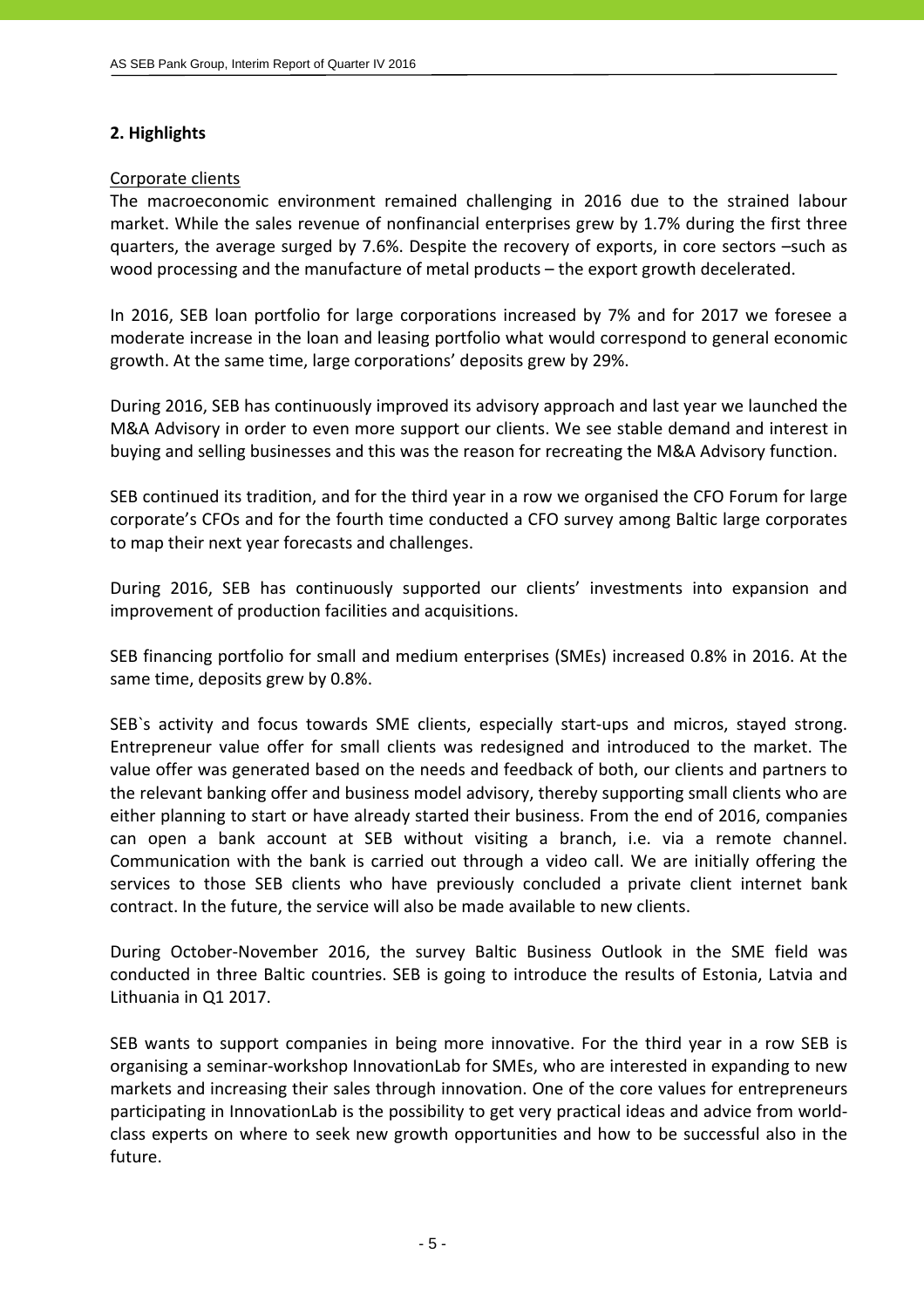## Private customers

Private customers have been benefiting from the strong labour market. In addition to the high wage growth, also employment rate stood at a historically high level, averaging 65.8% during the first three quarters. Household purchasing power was amplified further by close to zero inflation. Domestic consumer price index increased by a marginal 0.1% in 2016.

Loan portfolio for private customers increased by 7.0% in 2016.

The volume of home loan portfolio increased 8% in 2016, compared to 2015. New sales of home loans increased 30% and were granted for 72.9 million euros more than in 2015. The increase in household lending was caused by continuously favourable conditions in the labour market. Employment rate has been historically high and wage growth 7.1% in the first three quarters of 2016. Also increase of many social benefits boosted the real income.

The volume of deposits increased 10% in 2016, which is largely consistent with the overall increase of total household deposits in the economy.

SEB has been the home bank for over 250,000 private persons, with increase in 2016 being 2.1% compared to 2015; the home bank customer base increased in 2016 by more than 5,200 customers.

SEB Pank has paperless service in all branches since January 2015. Increase in the average number of paperless transactions per week in 2016 was 67%, being 1,335 transaction per week. Paperless service makes the classical banking services more comfortable for the clients, as well as more environment‐friendly.

## Organisation

In April, Eerika Vaikmäe‐Koit was appointed as the new Head of Corporates and Institutions Area, replacing Indrek Julge. Eerika Vaikmäe‐Koit has 20 years of experience in working in SEB. Her previous position was the Head of Retail Banking and Technology Area.

In May, Ainar Leppänen was appointed as the new Head of Retail Banking and Technology Area, replacing the former area manager Eerika Vaikmäe‐Koit. Ainar Leppänen was previously the Executive Director of AS SEB Liising.

## **In 2016, AS SEB Pank received several awards and recognitions:**

- The Banker: The Best Bank
- The Banker: The Best Private Bank
- EMEA Finance: The Best Bank in Estonia
- Global Finance: The Best Trade Finance Bank in Estonia
- Estonian National Advertising Festival: Marketing Act silver price for Advisory Project
- Responsible Business Forum in Estonia: Silver level in corporate sustainability
- Global Finance: The Best securities services provider in Estonia
- Global Finance: SEB's digital solutions are the best in Estonia
- Global Finance: SEB's digital solutions are the best in Central and Eastern Europe
- The Institute of the Estonian Language: "Clear message" special prize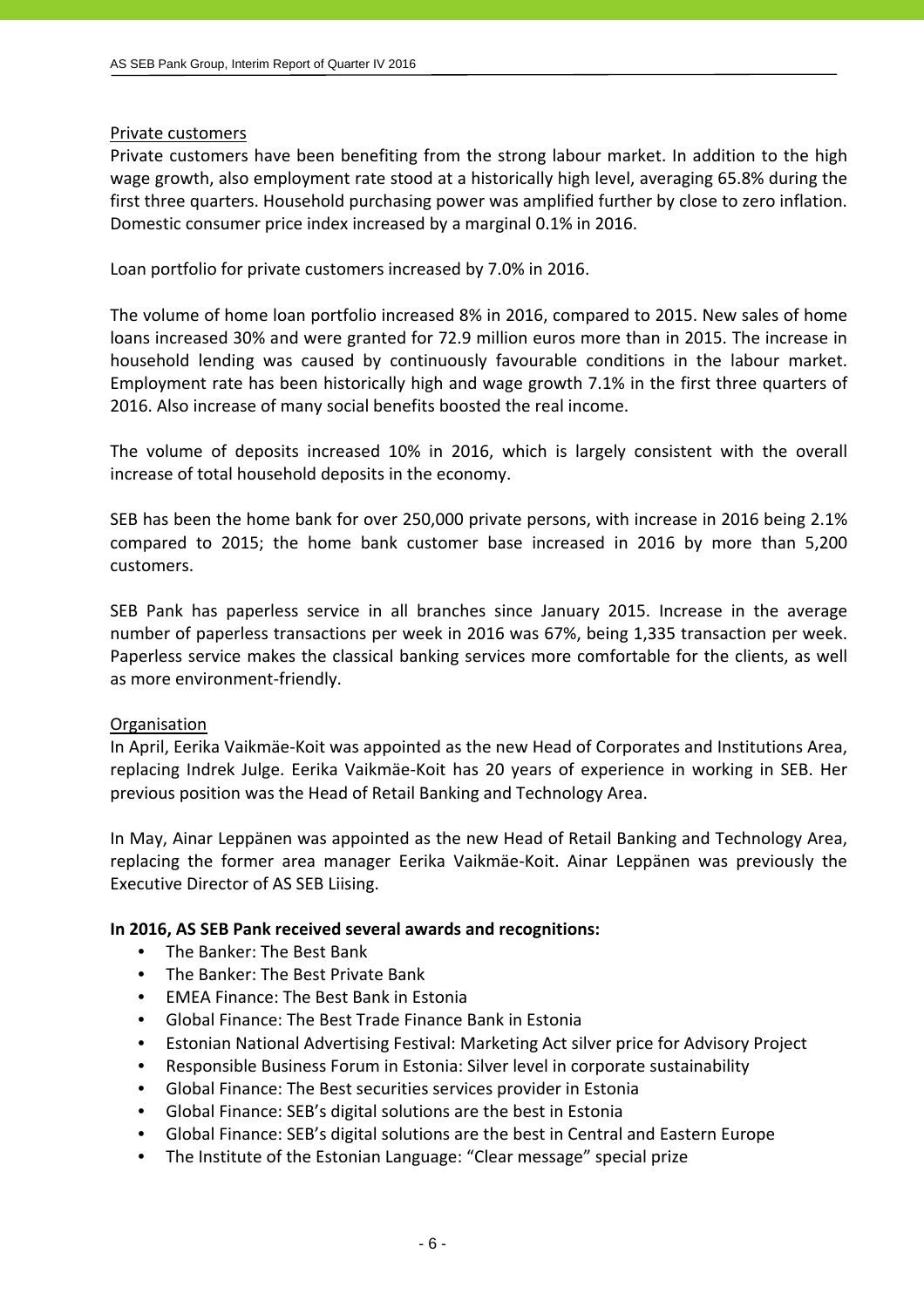## Social responsibility and sponsorship

AS SEB Pank has set an objective to become the best advisory bank in the Baltic countries, which for customers means advisory and sharing of financial literacy. In 2016 certain actions took place to achieve this aim:

- Companies can open a bank account at SEB without visiting a branch, i.e. via a remote channel. Communication with the bank is carried out through a video call. We are initially offering the services to those SEB clients who have previously concluded a private client internet bank contract. In the future, the service will also be made available to new clients.
- SEB Pank has 80 voluntary trainers, sharing financial literacy at schools as well as to adults. In the second half of 2016 for example, we conducted nearly 200 financial literacy lessons in more than 100 Estonian and Russian elementary schools and gymnasiums in all Estonian counties. All in all, we shared our knowledge with almost 2,000 students.
- Together with sharing knowledge, SEB is developing also products and services, which help the customers cope with everyday management and save more. As a good example, we can highlight the Digital Coin Jar, which has notably changed the saving habits of customers.
- Corporate sustainability is important for SEB. We organise meetings with corporate customers on sustainability. By advising the customers, we offer them added value on how to act sustainably in the market.
- SEB Group prepare SEB's Sustainability report, which is available on homepage www.sebgroup.com. AS SEB Pank Group give input to that report as member of the SEB Group. AS SEB Pank Group`s approach to corporate sustainability is available on homepage www.seb.ee.
- For the third year in a run SEB is organising a seminar-workshop InnovationLab for SMEs, who are interested in expanding to new markets and increasing their sales through innovation.
- SEB is participating in the smart device security project "Nutikaitse 2017", advising on how to safely use banking services in smart devices.
- SEB organises seminars for start-ups and social companies.
- SEB prepares regular economic surveys to spread the knowledge about economics: Nordic Outlook, Baltic Household Outlook, Baltic Business Outlook, CFO survey.

## **Making a sustainable impact on our communities:**

- SEB is a member of the Board of Responsible Business Forum Estonia (RBF Estonia);
- SEB is a member of the Council of the Estonian Chamber of Commerce and Industry, "a network of entrepreneurship";
- CS Forum together with the Ministry of Social Affairs arranged meetings on how to balance the work and family life;
- SEB joined Diversity Charter Estonia;
- SEB is the member of the Estonian Chamber of Commerce and Industry "Promotion of Entrepreneurship".

# **AS SEB Pank made a contribution to the society**

- SEB supported recreational sport: almost 14,000 people participated in SEB May Run.
- Almost 20,000 people participated in the largest sports event in the Baltic countries, SEB Tallinn Marathon. SEB Tallinn Marathon is one of the 50 most prestigious marathons in the world.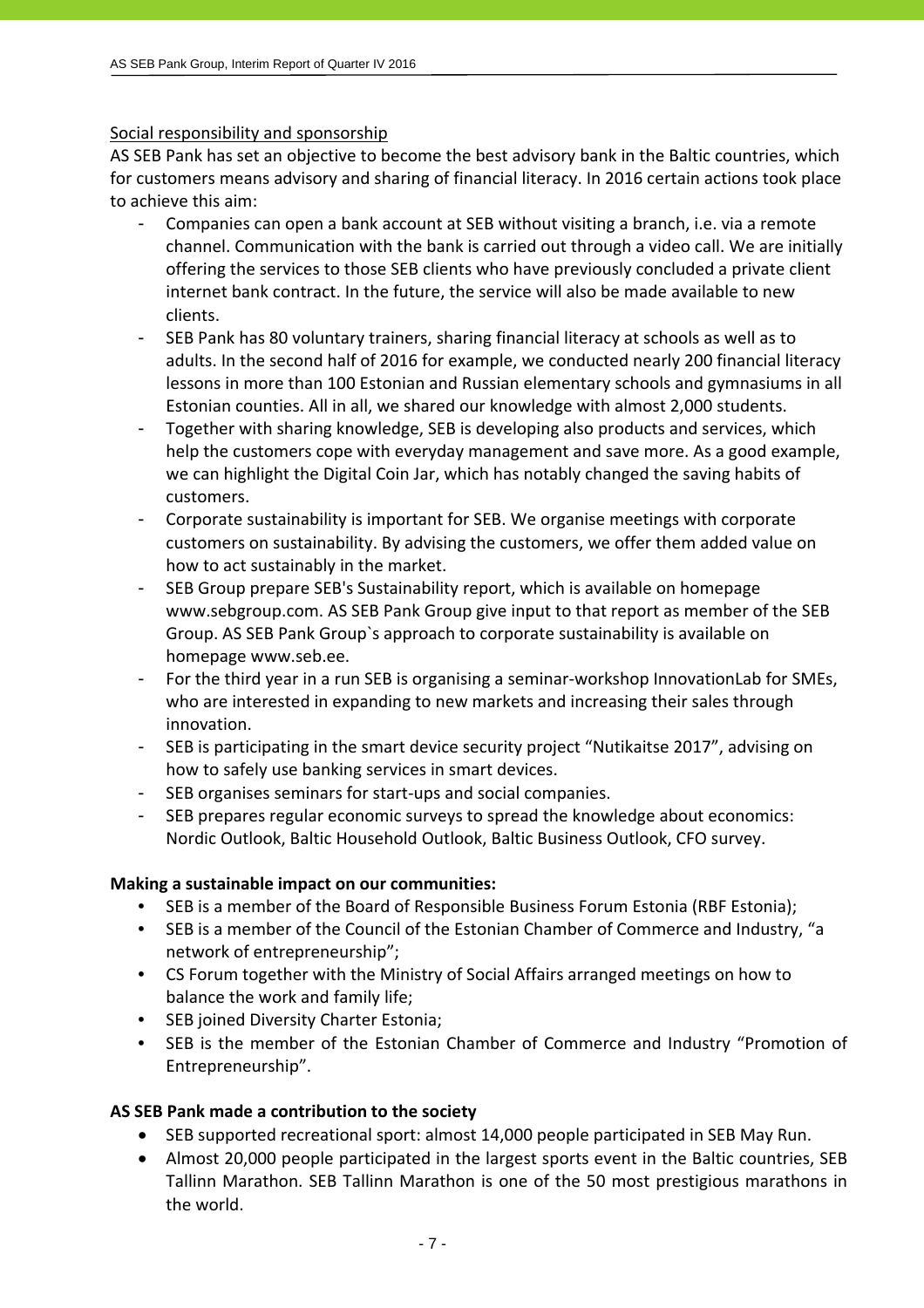- AS SEB Pank contributed to the development of young tennis players of Estonia, supporting the Estonian Tennis Association and SEB Tallink Tennis Team.
- As a gold sponsor of the Estonian National Opera, AS SEB Pank contributed to the future of opera tradition in 2016, issuing the fifth public award to a female and a male soloist, who were chosen by the visitors. Around 3,000 people participated in voting.

Activities of SEB are targeted to sustainable development of the society and our objective is to contribute to the future through supporting children, entrepreneurial‐studies, sports and culture.

## **AS SEB Pank promoted business in 2016 – Ajujaht, Junior Achievement**

AS SEB Pank supports the leading business competition in Estonia called "Ajujaht" (Brain Hunt), the objective of which is to promote the establishment of new knowledge‐based companies and to improve the business skills of students and young researchers.

In cooperation with Junior Achievement Estonia, we have contributed in 2016 to the development of entrepreneurship in Estonia. We support the student enterprise and mini enterprise programmes at basic schools and upper secondary schools of Estonia.

## **In 2016, AS SEB Pank supported the activity of MTÜ SEB Heategevusfond (Charity Fund), the objective of which is to improve the welfare of children without parental care.**

During 2016 different scholarships were given out, such as study scholarship, scholarship for young mothers and hobbies scholarship. In addition, a Christmas tree project was held for 1000 children in shelters, organising for all of them Christmas presents. During the year, more than 30 special events were organised. The number of children participating in the events reached above thousand.

The more than 752 500 customers of SEB Pank Group are served by 1044 employees. The customers are served through many different channels such as 22 branch offices, 234 ATMs, 9507 POS‐terminals. There are more than 767 100 debit and credit cards in use. In addition, over 77% of our customers use internet bank services.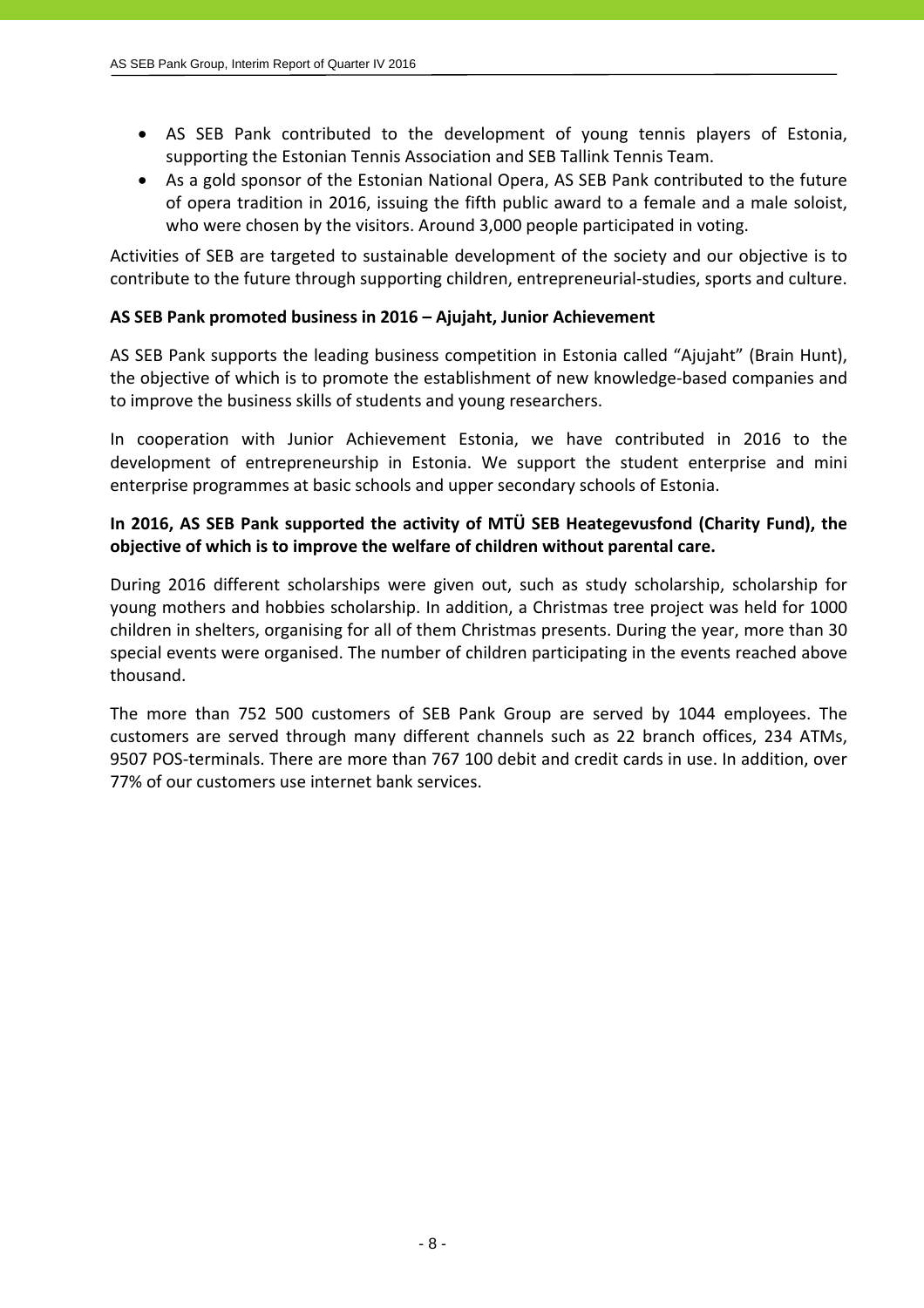# **3. Capital adequacy**

|        | (millions of EUR)                                                      |          |          |
|--------|------------------------------------------------------------------------|----------|----------|
|        | <b>CAPITAL BASE</b>                                                    | 31.12.16 | 31.12.15 |
|        | <b>OWN FUNDS</b>                                                       | 889.5    | 904.5    |
| 1.     | <b>TIER 1 CAPITAL</b>                                                  | 889.5    | 904.5    |
| 1.1.   | <b>COMMON EQUITY TIER 1 CAPITAL</b>                                    | 889.5    | 904.5    |
| 1.1.1. | Capital instruments eligible as CET1 Capital                           | 128.8    | 128.8    |
|        | Paid up capital instruments                                            | 42.5     | 42.5     |
|        | Share premium                                                          | 86.3     | 86.3     |
| 1.1.2. | Retained earnings *                                                    | 751.4    | 751.4    |
|        | 1.1.3. Accumulated other comprehensive income                          | 0.9      | 12.8     |
|        | 1.1.4. Other reserves                                                  | 19.4     | 19.4     |
|        | 1.1.5. Adjustments to CET1 due to prudential filters                   | 0.0      | $-0.1$   |
|        | 1.1.6. (-) Intangible assets                                           | $-3.0$   | $-1.9$   |
|        | 1.1.7. (-) IRB shortfall of credit risk adjustments to expected losses | $-7.7$   | $-5.5$   |
|        | 1.1.8. Other transitional adjustments to CET1 Capital                  | $-0.3$   | $-0.4$   |
| 2.     | <b>TIER 2 CAPITAL</b>                                                  | 0.0      | 0.0      |
|        | IRB Excess of provisions over expected losses eligible                 | 0.0      | 0.0      |

|      |                                                                                         |             | Capital  |             | Capital  |
|------|-----------------------------------------------------------------------------------------|-------------|----------|-------------|----------|
|      |                                                                                         |             | require- |             | require- |
|      |                                                                                         |             | ments    |             | ments    |
|      | <b>RISK WEIGHTED ASSETS (RWA)</b>                                                       | 31.12.16    | (8%)     | 31.12.15    | (8%)     |
|      | <b>TOTAL RISK EXPOSURE AMOUNT</b>                                                       | 2 4 2 6 .1  | 194.1    | 2 175.3     | 174.0    |
| 1.   | RISK WEIGHTED EXPOSURE AMOUNTS FOR CREDIT, COUNTERPARTY CREDIT AND DILUTION             |             |          |             |          |
|      | RISKS AND FREE DELIVERIES                                                               | 2 2 8 5 .0  | 182.8    | 2 0 2 1 . 1 | 161.7    |
| 1.1. | Standardised approach (SA)                                                              | 248.8       | 19.9     | 222.7       | 17.8     |
|      | Central governments or central banks                                                    | 20.3        | 1.6      | 2.9         | 0.2      |
|      | Public sector entities                                                                  | 0.7         | 0.1      | 0.6         | 0.0      |
|      | Retail                                                                                  | 176.9       | 14.2     | 174.0       | 13.9     |
|      | Exposures in default                                                                    | 1.5         | 0.1      | 1.6         | 0.1      |
|      | Collective investments undertakings (CIU)                                               | 6.9         | 0.6      | 6.1         | 0.5      |
|      | Equity                                                                                  | 3.4         | 0.3      | 13.2        | 1.1      |
|      | Other items                                                                             | 39.1        | 3.1      | 24.3        | 1.9      |
| 1.2. | Internal ratings based Approach (IRB)                                                   | 2036.2      | 162.9    | 1 7 9 8.4   | 143.9    |
|      | 1.2.1. IRB approaches when neither own estimates of LGD nor Conversion Factors are used | 1 7 3 7 . 3 | 139.0    | 1499.7      | 120.0    |
|      | Institutions                                                                            | 218.2       | 17.5     | 94.1        | 7.5      |
|      | Corporates - SME                                                                        | 818.4       | 65.5     | 695.8       | 55.7     |
|      | Corporates - Specialised Lending                                                        | 45.3        | 3.6      | 79.6        | 6.4      |
|      | Corporates - Other                                                                      | 655.4       | 52.4     | 630.2       | 50.4     |
|      | 1.2.2. IRB approaches when own estimates of LGD and/or Conversion Factors are used      | 298.9       | 23.9     | 298.7       | 23.9     |
|      | Retail - Secured by real estate SME                                                     | 10.4        | 0.8      | 12.8        | 1.0      |
|      | Retail - Secured by real estate non-SME                                                 | 212.4       | 17.0     | 210.5       | 16.8     |
|      | Retail - Qualifying revolving                                                           | 0.0         | 0.0      | 2.2         | 0.2      |
|      | Retail - Other SME                                                                      | 16.4        | 1.3      | 17.6        | 1.4      |
|      | Retail - Other non-SME                                                                  | 59.7        | 4.8      | 55.6        | 4.4      |
| 2.   | TOTAL RISK EXPOSURE AMOUNT FOR POSITION, FOREIGN EXCHANGE AND COMMODITIES               |             |          |             |          |
|      | <b>RISKS</b>                                                                            | 17.4        | 1.4      | 13.2        | 1.1      |
| 3.   | TOTAL RISK EXPOSURE AMOUNT FOR OPERATIONAL RISK (AMA)                                   | 123.3       | 9.9      | 135.3       | 10.8     |
| 4.   | TOTAL RISK EXPOSURE AMOUNT FOR CREDIT VALUATION ADJUSTMENT                              | 0.4         | 0.0      | 5.7         | 0.5      |

\* Prognosis of dividends have been deducted from retained earnings.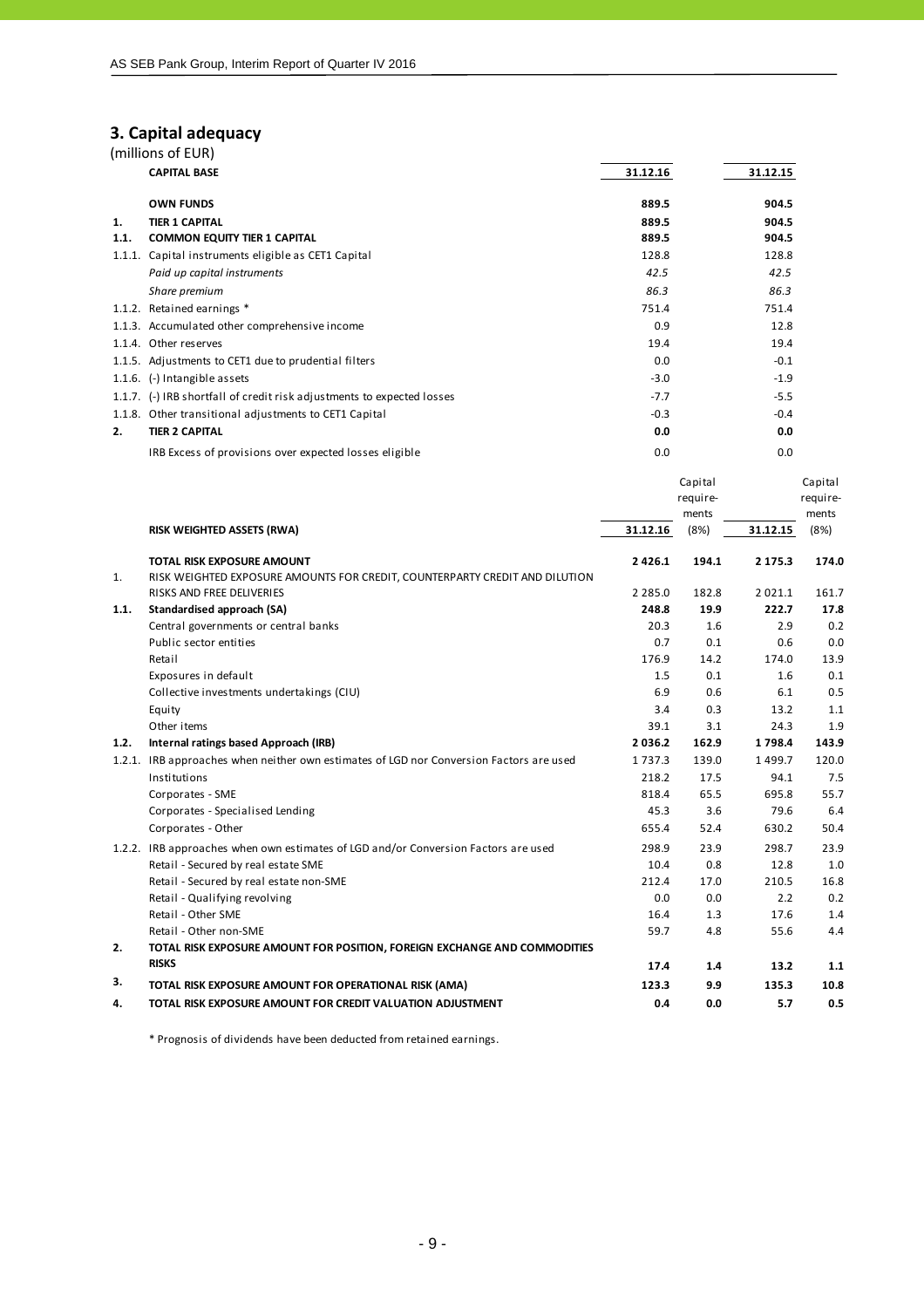#### **CAPITAL RATIOS**

|                                                                                                                    | 31.12.16    | 31.12.15    |
|--------------------------------------------------------------------------------------------------------------------|-------------|-------------|
| <b>OWN FUNDS</b>                                                                                                   | 889.5       | 904.5       |
| TOTAL RISK EXPOSURE AMOUNT Basel III (without additional risk exposure amount due to application of Basel I floor) | 2 4 2 6 . 1 | 2 1 7 5 . 3 |
| Own fund requirement (8%)                                                                                          | 194.1       | 174.0       |
| Total capital ratio                                                                                                | 36.67%      | 41.58%      |
| Tier 1 Capital ratio                                                                                               | 36.67%      | 41.58%      |
| CET1 Capital ratio                                                                                                 | 36.67%      | 41.58%      |
| Tier 2 Capital ratio                                                                                               | 0.00%       | 0.00%       |
| TOTAL RISK EXPOSURE AMOUNT Basel III (with additional risk exposure amount due to application of Basel I floor)    | 3 189.8     | 2966.7      |
| Own fund requirement (8%)                                                                                          | 255.2       | 237.3       |
| Total capital ratio                                                                                                | 27.89%      | 30.49%      |
| Tier 1 Capital ratio                                                                                               | 27.89%      | 30.49%      |
| CET1 Capital ratio                                                                                                 | 27.89%      | 30.49%      |
| Tier 2 Capital ratio                                                                                               | 0.00%       | 0.00%       |
|                                                                                                                    |             |             |

#### **MEMBERS OF CONSOLIDATION GROUP, INCLUDED TO CAPITAL ADEQUACY CALCULATION**

AS SEB Pank AS SEB Liising Group AS SEB Varahaldus

#### **CAPITAL REQUIREMENTS AND BUFFERS**

|                                                                   | 31.12.16         |                   |                 | 31.12.15         |                   |                 |
|-------------------------------------------------------------------|------------------|-------------------|-----------------|------------------|-------------------|-----------------|
| <b>OWN FUNDS</b>                                                  | Total<br>capital | Tier 1<br>capital | CET1<br>capital | Total<br>capital | Tier 1<br>capital | CET1<br>capital |
| Capital amount                                                    | 889.5            | 889.5             | 889.5           | 904.5            | 904.5             | 904.5           |
| Total risk exposure amount *                                      | 2 4 2 6 . 1      | 2 4 2 6 .1        | 2 4 2 6 .1      | 2 175.3          | 2 175.3           | 2 175.3         |
| Capital adequacy ratio                                            | 36.67%           | 36.67%            | 36.67%          | 41.58%           | 41.58%            | 41.58%          |
| Total capital requirements, incl. buffers                         | 400.3            | 351.8             | 315.4           | 302.4            | 258.9             | 226.2           |
|                                                                   | 16.5%            | 14.5%             | 13.0%           | 13.9%            | 11.9%             | 10.4%           |
| including:                                                        |                  |                   |                 |                  |                   |                 |
| Base capital requirement                                          | 194.1            | 145.6             | 109.2           | 174.0            | 130.5             | 97.9            |
|                                                                   | 8%               | 6%                | 4.5%            | 8%               | 6%                | 4.5%            |
| Capital conservation buffer                                       | 60.7             | 60.7              | 60.7            | 54.4             | 54.4              | 54.4            |
|                                                                   | 2.5%             | 2.5%              | 2.5%            | 2.5%             | 2.5%              | 2.5%            |
| Systemic risk buffer                                              | 72.8             | 72.8              | 72.8            | 43.5             | 43.5              | 43.5            |
|                                                                   | 3%               | 3%                | 3%              | 2%               | 2%                | 2%              |
| Own funds Surplus(+) of total capital requirements, incl. buffers | 489.2            | 537.7             | 574.1           | 602.1            | 645.6             | 678.3           |

\* Total risk exposure amount without additional risk exposure amount due to application of Basel I floor

#### **LEVERAGE RATIO**

| LLVLIVOLIVOID                                   |             |            |
|-------------------------------------------------|-------------|------------|
|                                                 | 31.12.16    | 31.12.15   |
| Exposure measure for leverage ratio calculation | 6 2 3 6 .4  | 5 708.3    |
| of which on balance sheet items                 | 5 7 6 4 . 1 | 5 2 2 5 .9 |
| of which off balance sheet items                | 472.3       | 482.4      |
| Leverage ratio*                                 | 14.3%       | 15.9%      |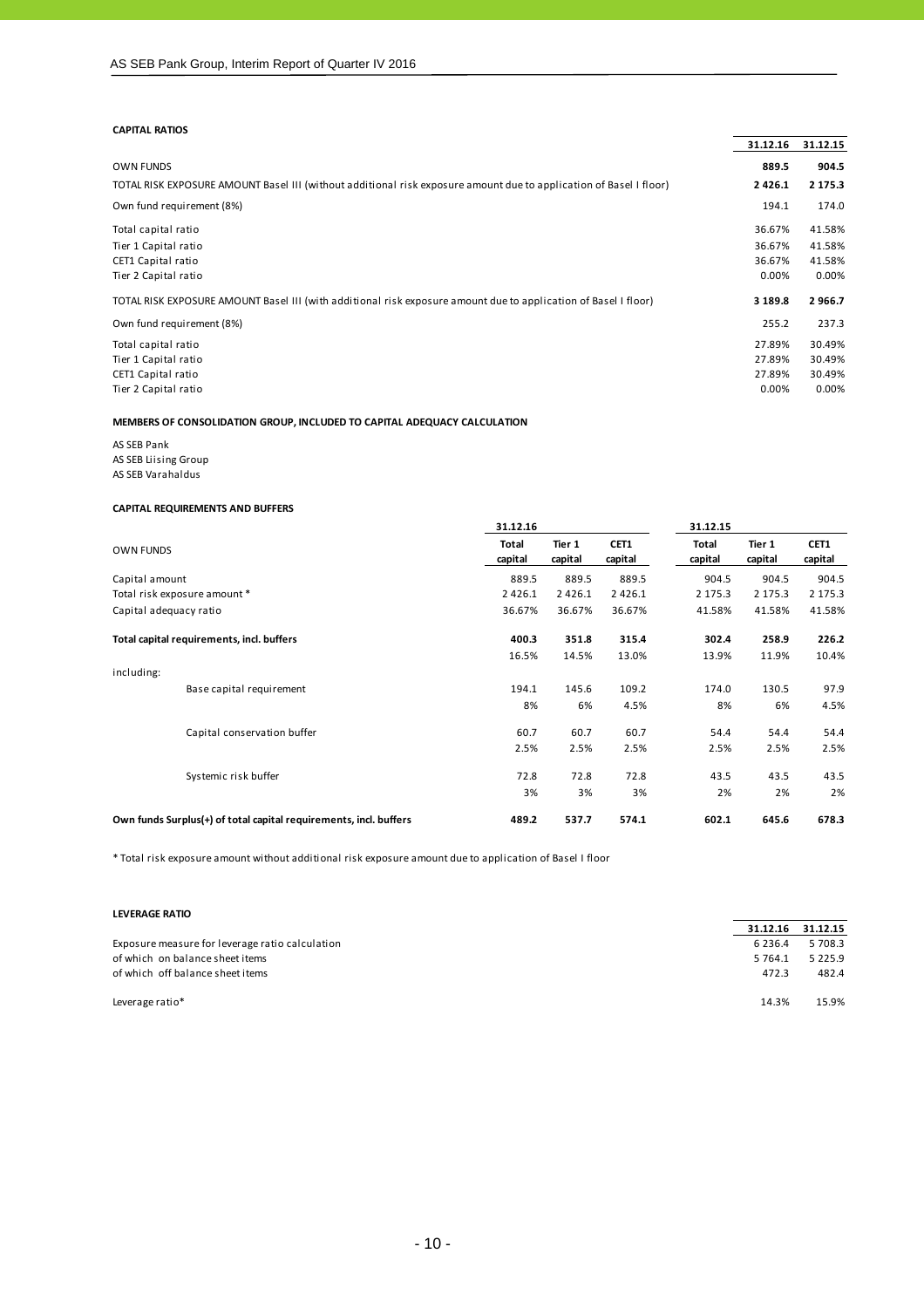## **4. Risk concentration**

| (millions of EUR)                                                                                                       | 31.12.16 | 31.12.15 |
|-------------------------------------------------------------------------------------------------------------------------|----------|----------|
| Total claims against persons associated with the credit institution's consolidation<br>group                            | 2.2      | 2.0      |
| The share of claims of the persons associated with the credit institution's<br>consolidation group in net own funds, %, | 0.24     | 0.22     |
| Total of large exposure claims                                                                                          | 294.4    | 358.1    |
| The share of large exposure claims in net own funds, %                                                                  | 33.10    | 39.60    |
| Number of large exposure customers                                                                                      | 4        | 4        |

#### **5. Key figures**

| (millions of EUR)                       |             |            |
|-----------------------------------------|-------------|------------|
|                                         | 31.12.16    | 31.12.15   |
| Net profit                              | 84.7        | 75.0       |
| Average equity                          | 959.2       | 893.6      |
| Return on equity (ROE), %               | 8.83        | 8.39       |
| Average assets                          | 5 5 0 4 .7  | 5 208.4    |
| Return on assets (ROA), %               | 1.54        | 1.44       |
| Net interest income                     | 82.9        | 78.7       |
| Average interest earning assets         | 5 3 7 6 . 6 | 5 0 7 6 .9 |
| Net interest margin (NIM), %            | 1.54        | 1.55       |
| Spread, %                               | 1.51        | 1.50       |
| Cost / Income ratio, %                  | 40.8        | 43.8       |
| Ratio of individually impaired loans, % | 0.33        | 0.50       |

#### **Explanations**

Return on equity (ROE) = Net profit/Average equity \* 100 Average equity = (Equity of current year end + Equity of previous year end)/2 Return on assets (ROA) = Net profit/Average assets \* 100 Average assets = (Assets of current year end + Assets of previous year end)/2 Net interest margin (NIM) = Net interest income/Average assets exposed to interest rate risk \* 100 Yield on interest earning assets = Interest income/Average assets exposed to interest rate risk \*100 Cost of interest bearing liabilities = Interest expenses/Average liabilities exposed to interest rate risk \*100 Spread = Yield on interest earning assets ‐ Cost of interest bearing liabilities Cost/Income Ratio = Total Operating Expenses/Total Income \* 100

Ratio of individually impaired loans = Individually impaired loans/Loans to customers and credit institutions\* 100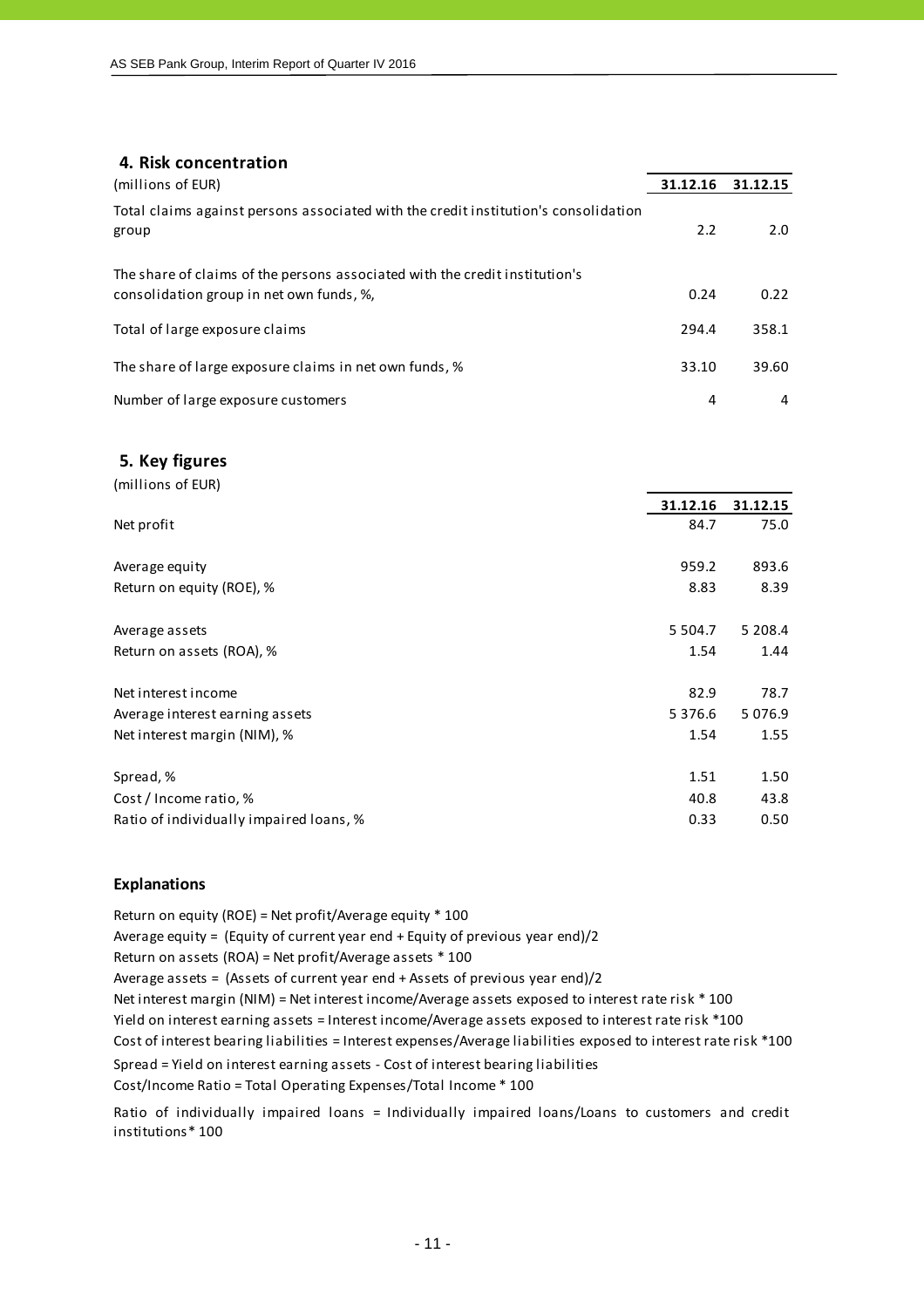#### **Assets exposed to interest rate risk:**

Balances with central bank Loans and advances to credit institutions Loans and advances to customers Debt securities and other fixed income securities

(all without accrued interests)

#### **Liabilities exposed to interest rate risk:**

Due to credit institutions Due to customers (all without accrued interests)

#### **Total Operating Expenses:**

Personnel expenses Other expenses Depreciation, amortisation and impairment of tangible and intangible assets

#### **Total Income:**

Net interest income Net fee and commission income Net income from foreign exchange Gains less losses from financial assets at fair value through profit or loss Income from dividends Gains less losses from investment securities Share of profit of associates Other income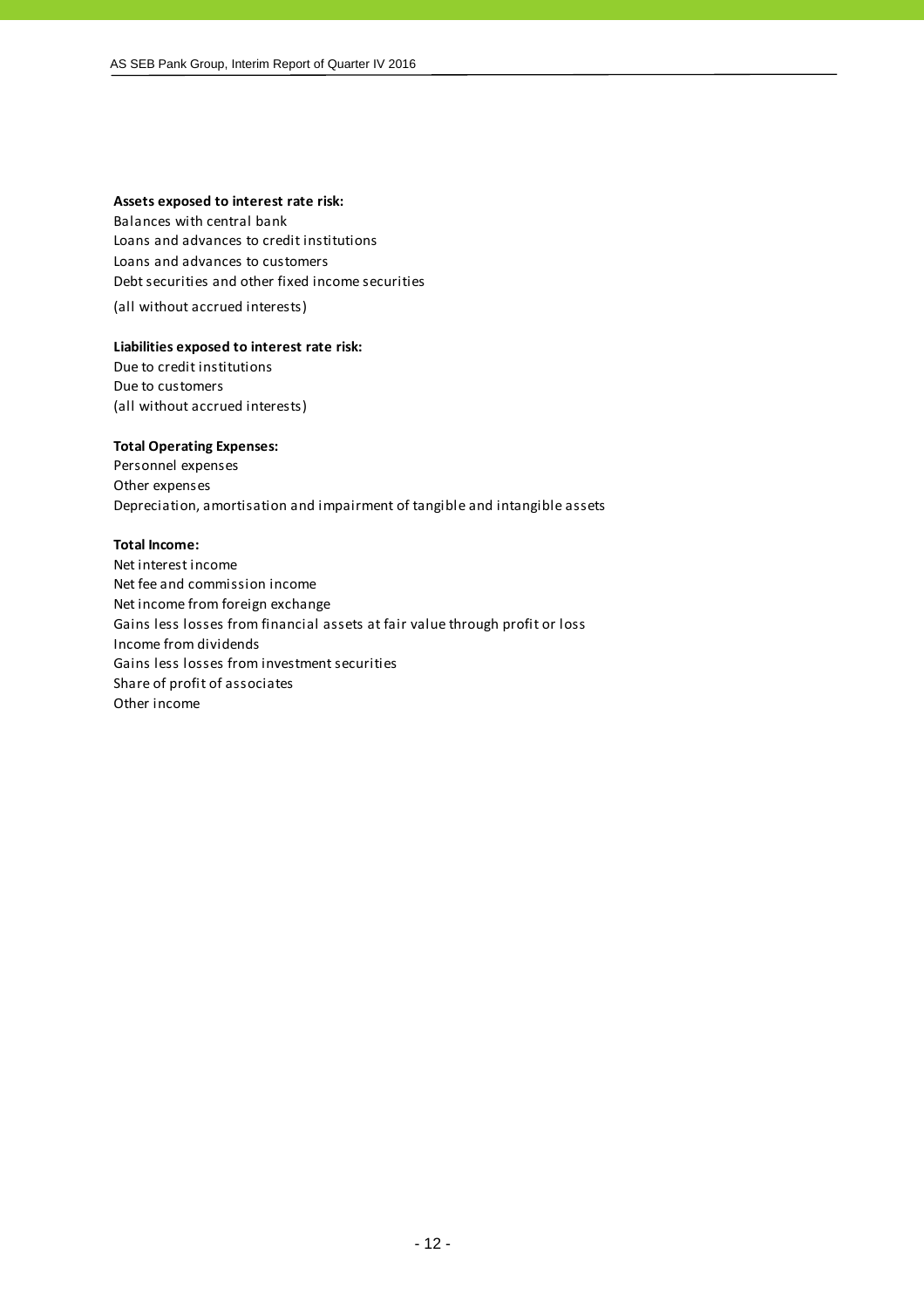## **III. Consolidated financial statements**

#### **1. Consolidated income statement**

(millions of EUR)

|                                                                              |                | 2016           |        | 2015          |        |
|------------------------------------------------------------------------------|----------------|----------------|--------|---------------|--------|
|                                                                              |                | Note 12 months | QIV    | 12 months     | QIV    |
| Interest and similar income                                                  | 3              | 91.9           | 23.5   | 91.5          | 23.3   |
| Interest expenses and similar charges                                        | $\overline{4}$ | $-9.0$         | $-0.8$ | $-12.8$       | $-5.2$ |
| Net Interest Income                                                          |                | 82.9           | 22.7   | 78.7          | 18.1   |
| Fee and commission income                                                    | 5              | 60.0           | 15.7   | 62.5          | 15.8   |
| Fee and commission expense                                                   | 6              | $-15.6$        | $-4.1$ | $-17.3$       | $-4.6$ |
| Net fee and commission income                                                |                | 44.4           | 11.6   | 45.2          | 11.2   |
| Net income from foreign exchange                                             |                | 4.7            | 1.4    | 5.0           | 1.3    |
| Gains less losses from financial assets at fair value through profit or loss |                | 0.8            | 0.3    | 1.0           | 0.4    |
| Gains less losses from investment securities                                 |                | 16.1           | $-0.2$ | $-0.6$        | 0.0    |
| Other income                                                                 |                | 1.2            | 0.4    | 1.5           | 0.9    |
| Personnel expenses                                                           |                | $-38.4$        | $-9.9$ | $-36.6$       | $-9.0$ |
| Other expenses                                                               |                | $-19.5$        | $-4.3$ | $-17.1$       | $-4.6$ |
| Depreciation, amortisation and impairment of tangible and intangible         |                |                |        |               |        |
| assets                                                                       |                | $-3.9$         | $-1.2$ | $-3.8$        | $-1.0$ |
| Profit before impairment losses on loans and advances                        |                | 88.3           | 20.7   | 73.3          | 17.3   |
| Impairment losses on loans and advances                                      | $\overline{7}$ | 1.4            | $-0.5$ | 3.9           | 2.3    |
| Profit before income tax                                                     |                | 89.7           | 20.2   | 77.2          | 19.6   |
| Income tax                                                                   |                | $-5.0$         | 0.0    | $-2.2$        | 0.0    |
| Net profit                                                                   |                | 84.7           | 20.2   | 75.0          | 19.6   |
| Profit attributable to the sole equity holder                                |                | 84.7           | 20.2   | 75.0          | 19.6   |
| 2. Consolidated statement of comprehensive income                            |                |                |        |               |        |
| (millions of EUR)                                                            |                | 2016           |        | 2015          |        |
|                                                                              |                | 12 months      |        | QIV 12 months | QIV    |
| Net profit                                                                   |                | 84.7           | 20.2   | 75.0          | 19.6   |
| Other comprehensive income/expense                                           |                |                |        |               |        |
| Items that may subsequently be reclassified to the income statement:         |                |                |        |               |        |
| Revaluation of available-for-sale financial assets                           |                | $-11.9$        | $-0.1$ | 12.1          | 12.3   |
| Total other comprehensive income/expense                                     |                | $-11.9$        | $-0.1$ | 12.1          | 12.3   |
| <b>Total comprehensive income</b>                                            |                | 72.8           | 20.1   | 87.1          | 31.9   |
| Sole equity holder of the parent entity (total)                              |                | 72.8           | 20.1   | 87.1          | 31.9   |
| -Total comprehensive income from continued operations                        |                | 72.8           | 20.1   | 87.1          | 31.9   |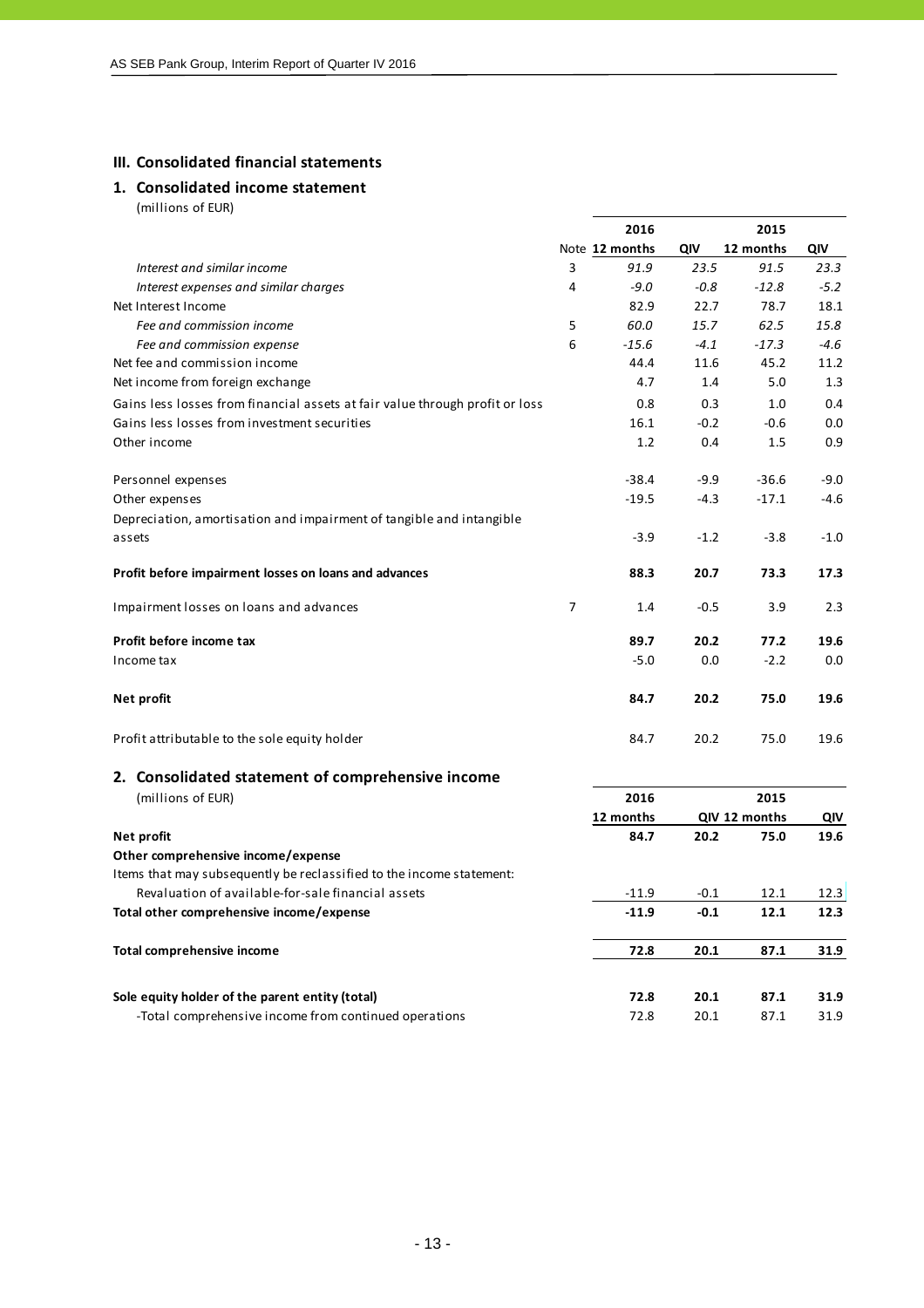## **3. Consolidated statement of financial position**

(millions of EUR)

|                                                                     | 31.12.16    | 31.12.15    |
|---------------------------------------------------------------------|-------------|-------------|
| <b>ASSETS</b>                                                       |             |             |
| Cash                                                                | 41.7        | 42.5        |
| Balances with central bank                                          | 250.9       | 615.0       |
| Loans and advances to credit institutions                           | 983.3       | 392.5       |
| Loans and advances to customers                                     | 4 3 3 7 .5  | 4 0 9 6 .3  |
| Financial assets held for trading                                   | 23.4        | 28.3        |
| Financial assets designated at fair value through profit or loss at |             |             |
| inception                                                           | 86.7        | 0.0         |
| Available-for-sale financial assets                                 | 9.3         | 18.3        |
| Other financial assets                                              | 18.3        | 24.3        |
| Prepaid expenses and accrued income                                 | 11.8        | 4.7         |
| Investments in associates                                           | 0.8         | 0.8         |
| Intangible assets                                                   | 2.9         | 1.9         |
| Property, plant and equipment                                       | 8.8         | 9.3         |
| <b>TOTAL ASSETS</b>                                                 | 5 7 7 5 . 4 | 5 2 3 3 . 9 |

#### **LIABILITIES AND SHAREHOLDERS' EQUITY**

| Due to credit institutions                                 | 992.4     | 888.6       |
|------------------------------------------------------------|-----------|-------------|
| Due to customers                                           | 3 687.0   | 3 3 1 6 . 1 |
| Other financial liabilities                                | 68.6      | 58.7        |
| Accrued expences and prepaid income                        | 17.9      | 9.0         |
| Financial liabilities at fair value through profit or loss | 23.5      | 28.7        |
| Provisions                                                 | 0.1       | 0.4         |
| <b>Total Liabilities</b>                                   | 4789.5    | 4 3 0 1 .5  |
| Share capital                                              | 42.5      | 42.5        |
| Share premium                                              | 86.3      | 86.3        |
| Other reserves                                             | 20.3      | 32.2        |
| Retained earnings                                          | 836.8     | 771.4       |
| Total shareholders' equity                                 | 985.9     | 932.4       |
| <b>TOTAL LIABILITIES AND SHAREHOLDERS' EQUITY</b>          | 5 7 7 5.4 | 5 2 3 3 .9  |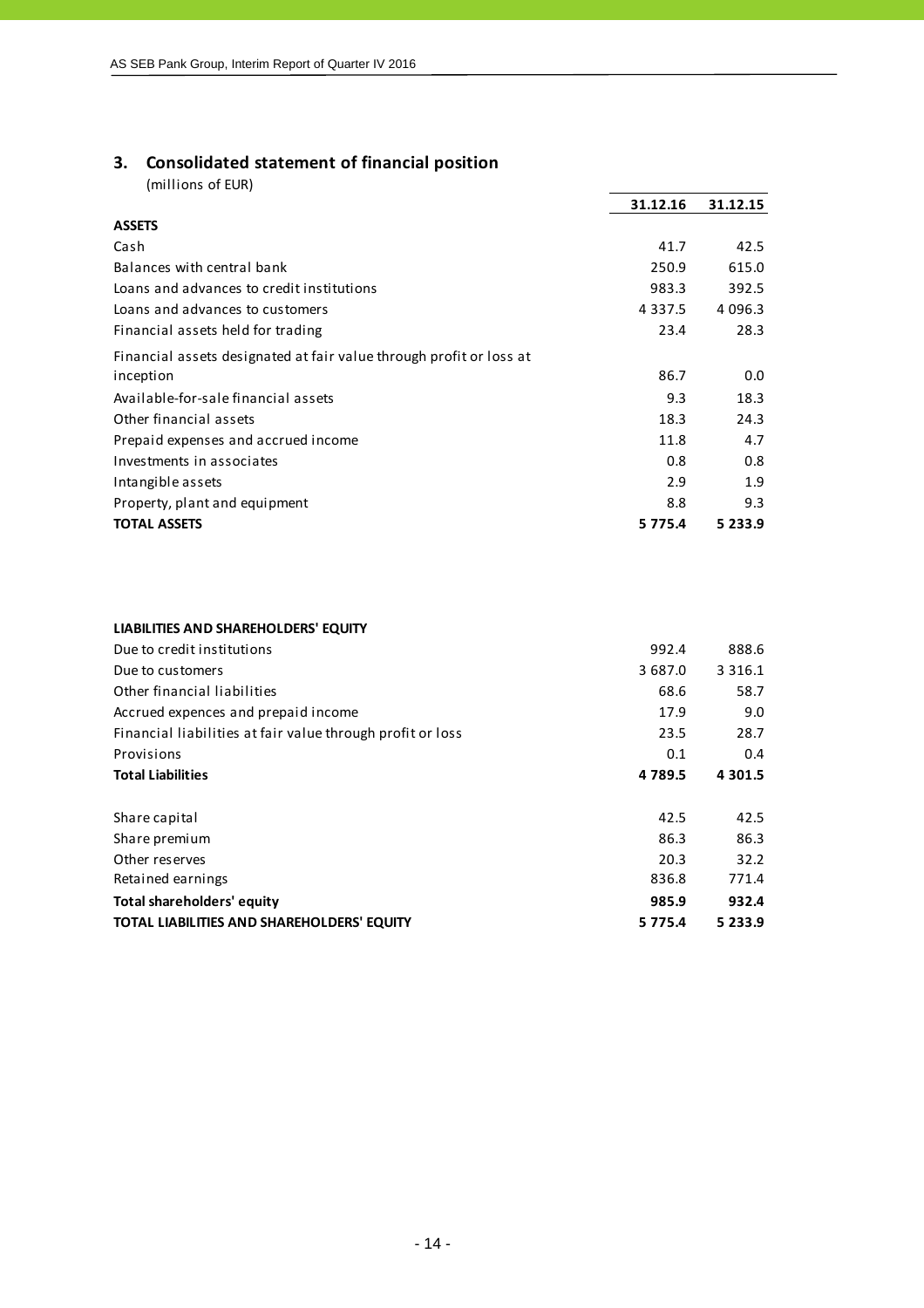## **4. Consolidated cash flow statement**

(millions of EUR)

|                                                                                 | 2016      | 2015      |
|---------------------------------------------------------------------------------|-----------|-----------|
|                                                                                 | 12 months | 12 months |
| I. Cash flows from operating activities                                         |           |           |
| Interest received                                                               | 91.2      | 91.9      |
| Interest paid                                                                   | $-8.9$    | $-14.0$   |
| Fee and commission received                                                     | 60.0      | 62.5      |
| Fee and commission paid                                                         | $-15.6$   | $-17.3$   |
| Net trading income and other operating income                                   | 7.2       | 7.4       |
| Personnel expenses and other operating expenses                                 | $-56.7$   | $-53.0$   |
| Income tax paid                                                                 | $-5.0$    | $-2.2$    |
| Cash flows from operating activities before changes in the operating assets and |           |           |
| <b>liabilities</b>                                                              | 72.2      | 75.3      |
| Changes in operating assets:                                                    |           |           |
| Loans and advances to credit institutions and mandatory reserve in central bank | $-49.4$   | $-1.5$    |
| Loans and advances to customers                                                 | $-240.4$  | $-130.0$  |
| Other assets                                                                    | $-0.7$    | 3.7       |
| <b>Changes of operating liabilities:</b>                                        | $\Omega$  | $\Omega$  |
| Due to credit institutions                                                      | 116.3     | $-156.9$  |
| Due to customers                                                                | 370.6     | 127.9     |
| Other liabilities                                                               | $1.0\,$   | 3.7       |
| Cash flow from (used in) operating activities                                   | 269.6     | $-77.8$   |
| II. Cash flows from investing activities                                        |           |           |
| Net increase-/decrease+ of investment portfolio securities                      | 13.2      | $-0.9$    |
| Purchase of investment properties, tangible and intangible assets               | $-4.4$    | $-5.0$    |
| Proceeds from sale of investment properties, tangible and intangible assets     | 0.0       | 1.2       |
| Cash flow from (used in) investing activities                                   | 8.8       | $-4.7$    |
| III. Cash flows from financing activities                                       |           |           |
| Dividends paid                                                                  | $-20.0$   | $-10.0$   |
| Cash used in financing activities                                               | $-20.0$   | $-10.0$   |
| Net decrease/increase in cash and cash equivalents                              | 258.4     | $-92.5$   |
| Cash and cash equivalents at the beginning of period                            | 1012.5    | 1 105.0   |
| Effect of exchange rate changes on cash and cash equivalents                    | 0.0       | 0.0       |
| Cash and cash equivalents at the end of period                                  | 1 270.9   | 1012.5    |

| 31.12.16   | 31.12.15 |
|------------|----------|
| 41.7       | 42.5     |
| 210.0      | 578.0    |
| 932.5      | 391.9    |
| 86.7       | 0.1      |
| 1 2 7 0 .9 | 1012.5   |
|            |          |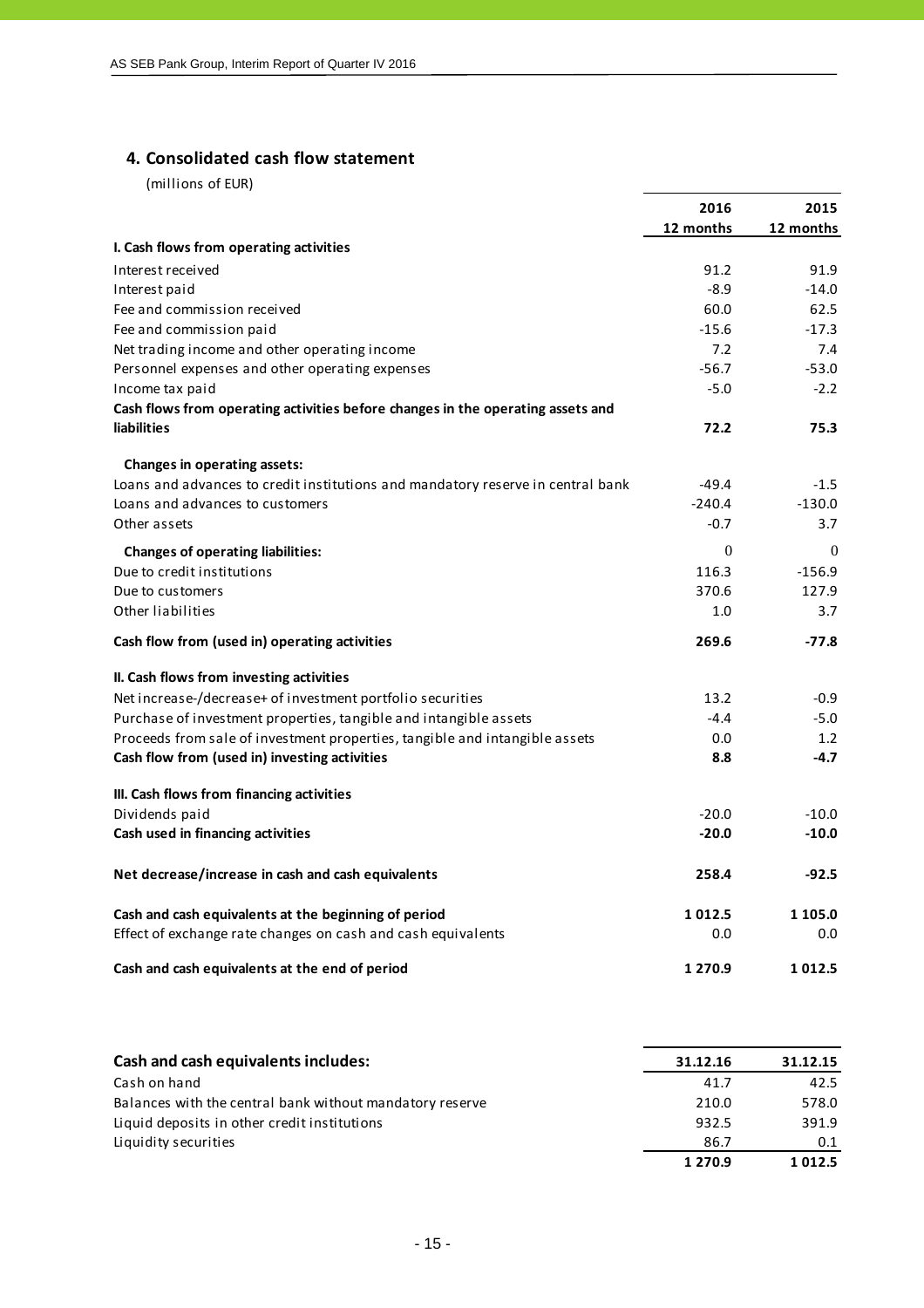# **5. Changes in consolidated shareholders' equity**

(millions of EUR)

|                                                                         |                       | <b>Share</b> |                 | <b>Retained</b> | shareholders' |
|-------------------------------------------------------------------------|-----------------------|--------------|-----------------|-----------------|---------------|
|                                                                         | Share capital premium |              | <b>Reserves</b> | profit          | equity        |
| Year beginning 01.01.2015                                               | 42.5                  | 86.3         | 20.1            | 705.9           | 854.8         |
| Dividend paid                                                           | 0.0                   | 0.0          | 0.0             | $-10.0$         | $-10.0$       |
| Other                                                                   | 0.0                   | 0.0          | 0.0             | 0.5             | 0.5           |
| Net profit                                                              | 0.0                   | 0.0          | 0.0             | 75.0            | 75.0          |
| Other comprehensive income:<br>Net change in available-for-sale         |                       |              |                 |                 |               |
| financial assets                                                        | 0.0                   | 0.0          | 12.1            | 0.0             | 12.1          |
| Total other comprehensive income                                        | 0.0                   | 0.0          | 12.1            | 0.0             | 12.1          |
| <b>Total comprehensive income</b>                                       | 0.0                   | 0.0          | 12.1            | 75.0            | 87.1          |
| <b>Final balance 31.12.2015</b>                                         | 42.5                  | 86.3         | 32.2            | 771.4           | 932.4         |
| Year beginning 01.01.2016                                               | 42.5                  | 86.3         | 32.2            | 771.4           | 932.4         |
| Dividend paid                                                           | 0.0                   | 0.0          | 0.0             | $-20.0$         | $-20.0$       |
| Other                                                                   | 0.0                   | 0.0          | 0.0             | 0.7             | 0.7           |
| Net profit                                                              | 0.0                   | 0.0          | 0.0             | 84.7            | 84.7          |
| Other comprehensive income/expense:<br>Net change in available-for-sale |                       |              |                 |                 |               |
| financial assets                                                        | 0.0                   | 0.0          | $-11.9$         | 0.0             | $-11.9$       |
| Total other comprehensive expense                                       | 0.0                   | 0.0          | $-11.9$         | 0.0             | $-11.9$       |
| Total comprehensive income/expense                                      | 0.0                   | 0.0          | $-11.9$         | 84.7            | 72.8          |
| <b>Final balance 31.12.2016</b>                                         | 42.5                  | 86.3         | 20.3            | 836.8           | 985.9         |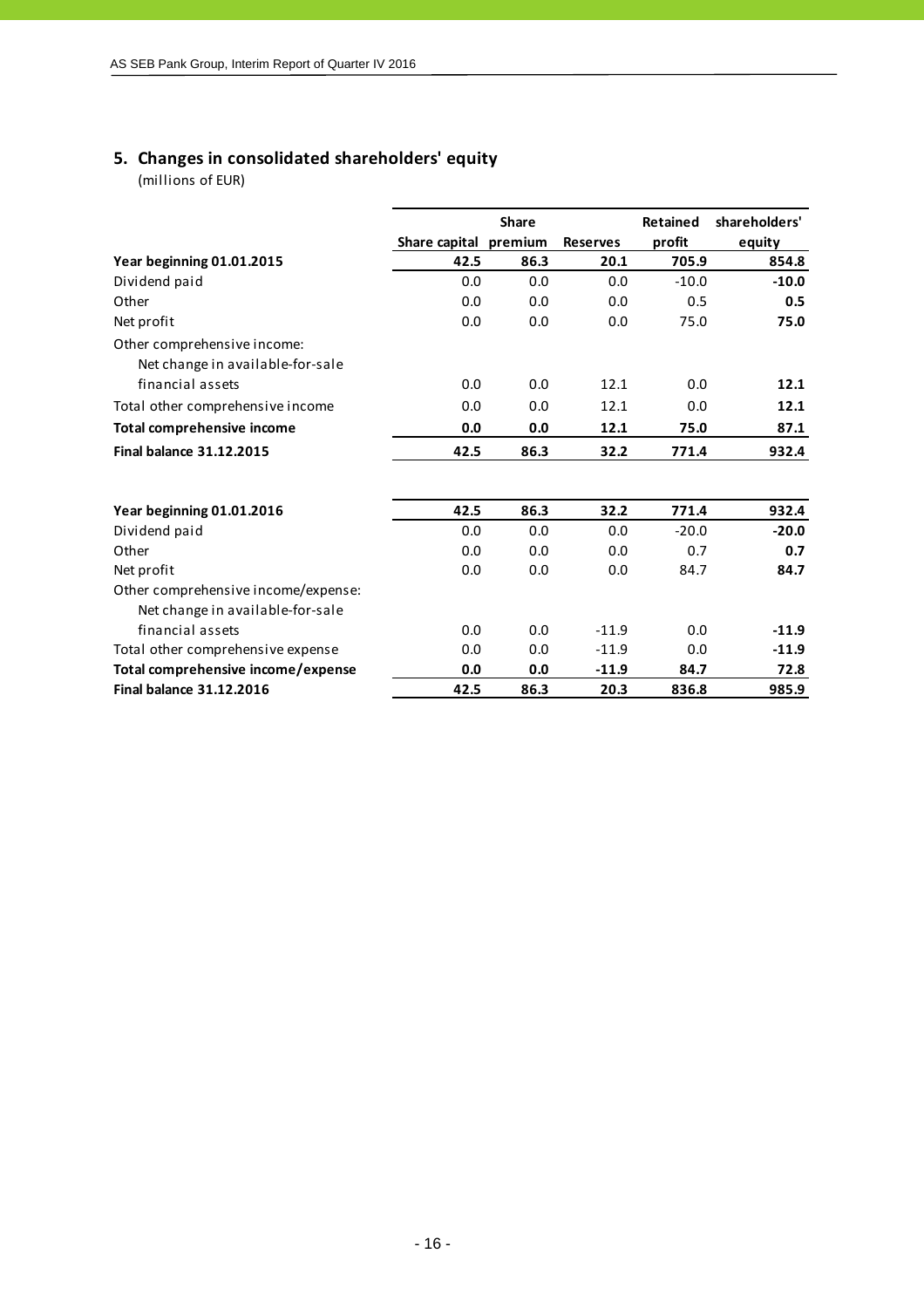## **6. Contingent assets and liabilities and commitments**

(millions of EUR)

| 31.12.16                                                                                   | <b>Contract amount</b> |                    | <b>Balance value</b> |                    |  |
|--------------------------------------------------------------------------------------------|------------------------|--------------------|----------------------|--------------------|--|
|                                                                                            | <b>Assets</b>          | <b>Liabilities</b> | <b>Assets</b>        | <b>Liabilities</b> |  |
| 1. Irrevocable and revocable transactions                                                  | 103.6                  | 1096.3             | 0.0                  | 0.0                |  |
| 1.1. Guarantees and other similar off-balance sheet<br>irrovocable liabilitieas and claims | 103.6                  | 321.2              | 0.0                  | 0.0                |  |
| incl. financial quarantees                                                                 | 103.6                  | 133.8              | 0.0                  | 0.0                |  |
| 1.2. Loan commitments                                                                      | 0.0                    | 775.1              | 0.0                  | 0.0                |  |
| 2. Derivatives                                                                             | 645.8                  | 626.6              | 23.3                 | 23.5               |  |
| 2.1. Currency related derivatives                                                          | 249.9                  | 249.9              | 14.2                 | 14.1               |  |
| 2.2. Interest related derivatives                                                          | 392.7                  | 373.9              | 9.0                  | 9.3                |  |
| 2.3. Equity related derivatives*                                                           | 3.2                    | 2.8                | 0.1                  | 0.1                |  |
|                                                                                            | 749.4                  | 1 7 2 2 . 9        | 23.3                 | 23.5               |  |

| 31.12.15                                            |               | <b>Contract amount</b> | <b>Balance value</b> |                    |  |
|-----------------------------------------------------|---------------|------------------------|----------------------|--------------------|--|
|                                                     | <b>Assets</b> | <b>Liabilities</b>     | <b>Assets</b>        | <b>Liabilities</b> |  |
| 1. Irrevocable and revocable transactions           | 69.1          | 1074.1                 | 0.0                  | 0.0                |  |
| 1.1. Guarantees and other similar off-balance sheet |               |                        |                      |                    |  |
| irrovocable liabilitieas and claims                 | 64.1          | 310.3                  | 0.0                  | 0.0                |  |
| incl. financial quarantees                          | 64.1          | 129.3                  | 0.0                  | 0.0                |  |
| 1.2. Loan commitments                               | 5.0           | 764.0                  | 0.0                  | 0.0                |  |
| 2. Derivatives                                      | 667.3         | 666.7                  | 28.4                 | 28.7               |  |
| 2.1. Currency related derivatives                   | 295.2         | 294.9                  | 1.3                  | 1.0                |  |
| 2.2. Interest related derivatives                   | 363.3         | 363.3                  | 26.4                 | 26.9               |  |
| 2.3. Equity related derivatives*                    | 8.8           | 8.5                    | 0.7                  | 0.8                |  |
|                                                     | 736.4         | 1740.8                 | 28.4                 | 28.7               |  |

\* Derivative transactions are executed to cover the client's position and the derivative risks are not taken to own portfolio. All risks arising from these transactions are fully mitigated with parent company. The equity option prices are calculated using for all input data (e.g. underlying prices or volumes) either independently sourced input (e.g. the underlying prices) or an independent price verification is performed on the next day to compare the values to independently sourced market data (e.g. for volumes).

Pursuant to the Law of Obligations Act, the operating lease agreements, concluded by AS SEB Liising are partially related to a contingent liability, the likelihood and the amount of which cannot be reliably determined. According to the management of the company, based on the previous practice, realization of the obligation is unlikely.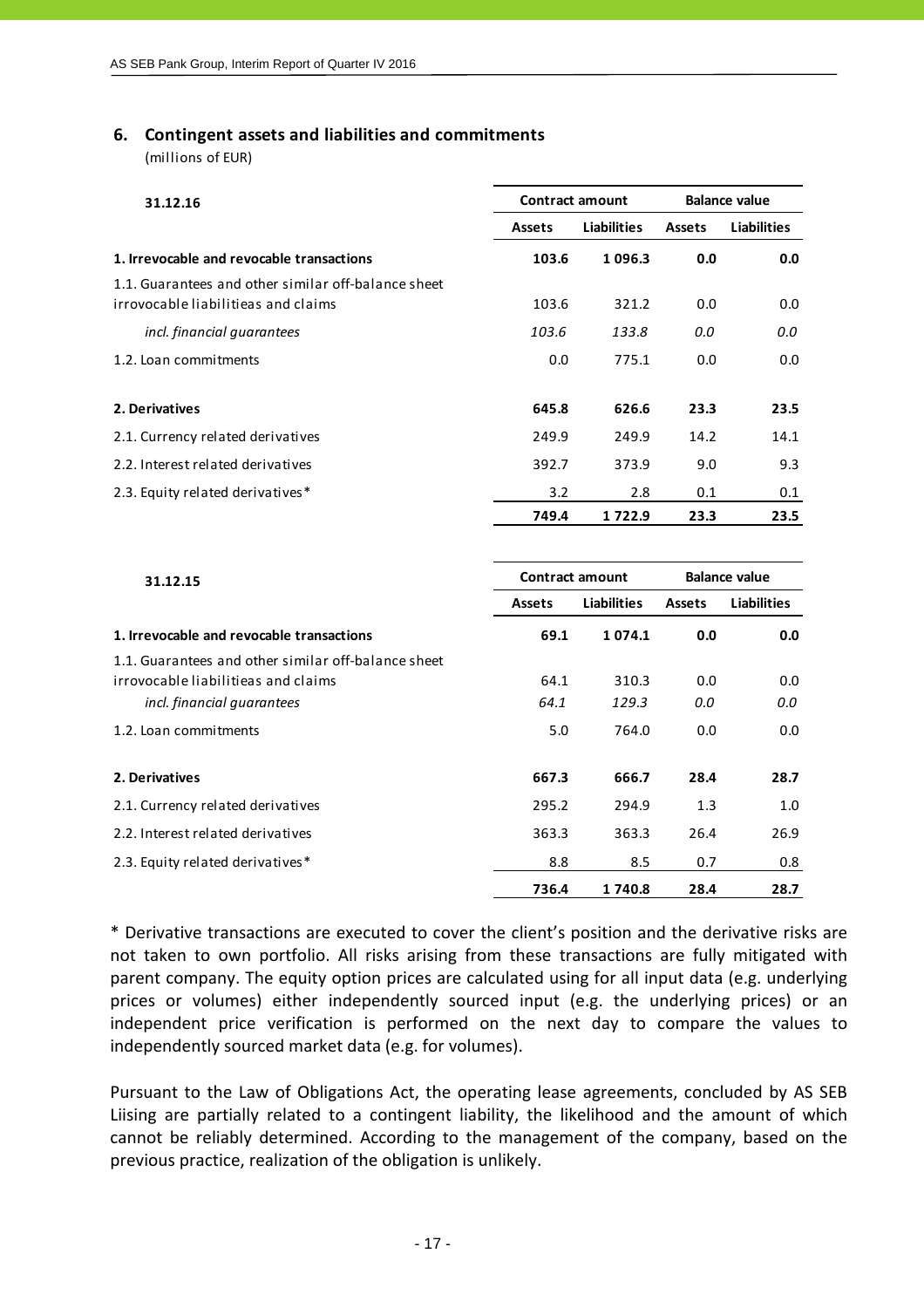# **Note 1 Accounting principles**

The interim report of AS SEB Pank Group for Quarter IV 2016 has been prepared in conformity with International Accounting Standard IAS 34 "Interim Financial Reporting" and the disclosure requirements, established by Eesti Pank.

The accounting principles, used in the interim report of AS SEB Pank Group for Quarter IV 2016 are in conformity with the accounting principles used in the annual report for the year ended on 31 December 2015.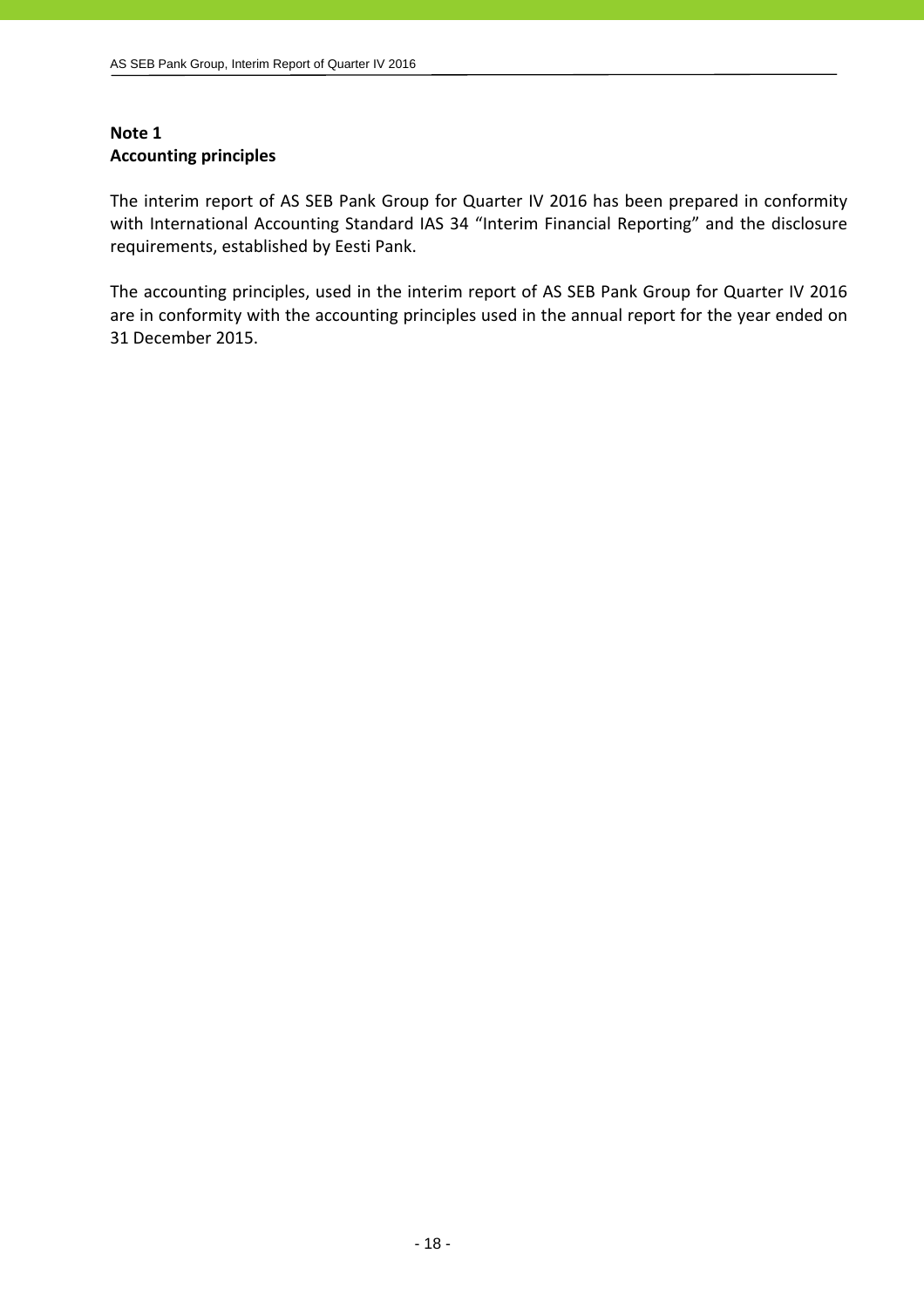# **Fair value of financial assets and liabilities**

(millions of EUR)

## **A) Financial instruments measured at fair value**

|                                                             |         |         |         | 31.12.16 |         |         |         | 31.12.15 |
|-------------------------------------------------------------|---------|---------|---------|----------|---------|---------|---------|----------|
|                                                             | Level 1 | Level 2 | Level 3 | Total    | Level 1 | Level 2 | Level 3 | Total    |
| Financial assets at fair value through profit and loss      |         |         |         |          |         |         |         |          |
| Financial assets held for trading                           | 0.0     | 23.3    | 0.0     | 23.3     | 0.1     | 28.3    | 0.0     | 28.4     |
| Equity securities                                           | 0.0     | 0.0     | 0.0     | 0.0      | 0.1     | 0.0     | 0.0     | 0.1      |
| Derivatives<br>Financial assets designated at fair value    | 0.0     | 23.3    | 0.0     | 23.3     | 0.0     | 28.3    | 0.0     | 28.3     |
| through profit or loss at inception                         | 86.7    | 0.0     | 0.0     | 86.7     | 0.0     | 0.0     | 0.0     | 0.0      |
| Debt securities                                             | 86.7    | 0.0     | 0.0     | 86.7     | 0.0     | 0.0     | 0.0     | 0.0      |
| Available for sale financial assets                         | 6.9     | 0.0     | 2.4     | 9.3      | 6.1     | 0.0     | 12.2    | 18.3     |
| Investment securities - equity                              | 6.9     | 0.0     | 2.4     | 9.3      | 6.1     | 0.0     | 12.2    | 18.3     |
| <b>TOTAL ASSETS</b>                                         | 93.6    | 23.3    | 2.4     | 119.3    | 6.2     | 28.3    | 12.2    | 46.7     |
| Financial liabilities at fair value through profit and loss |         |         |         |          |         |         |         |          |
| Financial liabilities held for trading                      | 0.0     | 23.6    | 0.0     | 23.6     | 0.0     | 28.7    | 0.0     | 28.7     |
| <b>TOTAL LIABILITIES</b>                                    | 0.0     | 23.6    | 0.0     | 23.6     | 0.1     | 28.7    | 0.0     | 28.7     |

IFRS 13 specifies a hierarchy of valuation techniques based on whether the inputs to those valuation techniques are observable or unobservable. Observable inputs reflect market data obtained from independent sources; unobservable inputs reflect the Group's market assumptions. These two types of inputs have created the following fair value hierarchy:

Level 1 ‐ Quoted prices (unadjusted) in active markets for identical assets or liabilities. This level includes listed equity securities and debt instruments on exchanges but also instruments quoted by market participants.

Level 2 - Inputs other than quoted prices included within Level 1 that are observable for the asset or liability, either directly (that is, as prices) or indirectly (that is, derived from prices). The sources of input parameters like Euro yield curve or counterparty credit risk are Bloomberg and Thomson Reuters.

Level 3 - Inputs for the asset or liability that are not based on observable market data (unobservable inputs). This level includes equity investments and debt instruments with significant unobservable components.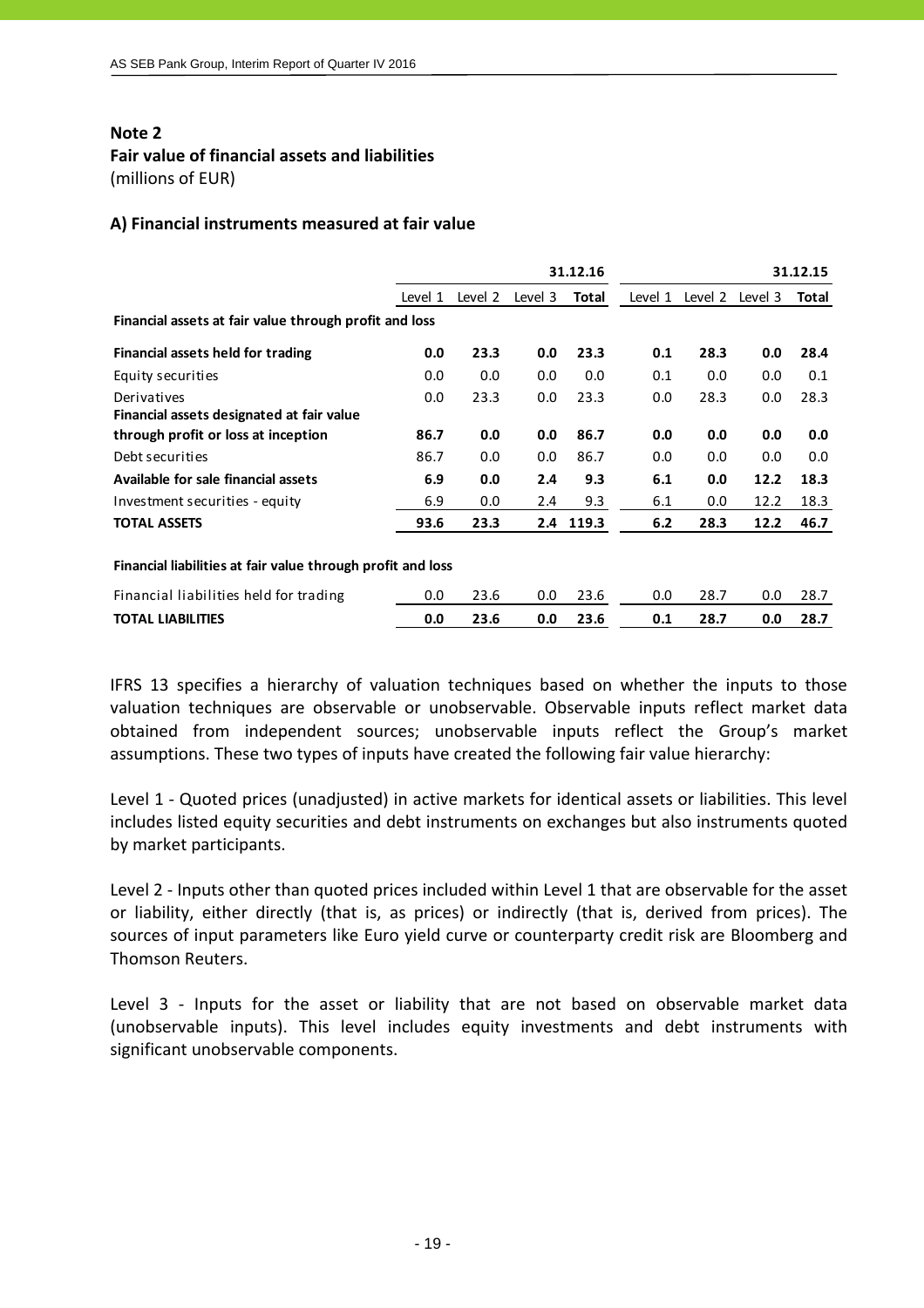| <b>Reconciliation of Level 3 Items</b>                     | Available-for-sale financial assets  |         |  |
|------------------------------------------------------------|--------------------------------------|---------|--|
|                                                            | Investment<br>securities -<br>equity | Total   |  |
| At 1 January 2015                                          | 0.1                                  | 0.1     |  |
| Other comprehensive income                                 | 12.1                                 | 12.1    |  |
| At 31 December 2015                                        | 12.2                                 | 12.2    |  |
| Total losses for the period included in profit or loss for |                                      |         |  |
| assets/liabilities held at 31.12.15                        | 0.0                                  | 0.0     |  |
| At 1 January 2016                                          | 12.2                                 | 12.2    |  |
| Other comprehensive income                                 | $-11.9$                              | $-11.9$ |  |
| Purchases                                                  | 2.2                                  | 2.2     |  |
| <b>Settlements</b>                                         | $-0.1$                               | $-0.1$  |  |
| At 31 December 2016                                        | 2.4                                  | 2.4     |  |
| Total losses for the period included in profit or loss for |                                      |         |  |
| assets/liabilities held at 31.12.16                        | 0.0                                  | 0.0     |  |

## **B) Financial instruments not measured at fair value**

|                                          | 31.12.16   |             | 31.12.15    |             |  |
|------------------------------------------|------------|-------------|-------------|-------------|--|
|                                          | Carrying   | Fair value, | Carrying    | Fair value, |  |
|                                          | value      | Level 3     | value       | Level 3     |  |
| <b>ASSETS</b>                            |            |             |             |             |  |
| Loans and advances to credit institution | 983.3      | 983.3       | 392.5       | 392.5       |  |
| Loans and advances to customers          | 4 3 3 7 .5 | 4 2 4 8 .7  | 4 0 9 6.3   | 3 960.9     |  |
| Loans to Corporates                      | 2 169.6    | 2 1 7 2 .5  | 2077.0      | 2079.5      |  |
| Loans to households                      | 2 167.9    | 2076.2      | 2019.3      | 1881.4      |  |
| Other assets                             | 30.1       | 30.1        | 29.0        | 29.0        |  |
| <b>TOTAL ASSETS</b>                      | 5 3 5 0.9  | 5 2 6 2 . 1 | 4 5 1 7 .8  | 4 3 8 2.4   |  |
| <b>LIABILITIES</b>                       |            |             |             |             |  |
| Due to credit institutions               | 992.4      | 989.2       | 888.6       | 888.2       |  |
| Due to customers                         | 3 687.0    | 3 689.3     | 3 3 1 6 .1  | 3 3 1 8 .4  |  |
| Due to Corporates                        | 2 1 1 3 .8 | 2 1 1 6 . 3 | 1884.8      | 1886.9      |  |
| Due to households                        | 1 573.2    | 1573.0      | 1431.3      | 1431.5      |  |
| Other financial liabilities              | 86.5       | 86.5        | 67.7        | 67.7        |  |
| <b>TOTAL LIABILITIES</b>                 | 4765.9     | 4 7 6 5 .0  | 4 2 7 2 . 4 | 4 2 7 4 . 3 |  |

AS SEB Pank conducts assessment of fair value of financial assets and liabilities which are not presented in the Group's statement of financial position at their fair value. All finance instruments not measured at fair value specified at Level 3 in hierarchy of valuation of fair value, because of using unobservable inputs. When calculating fair value for floating interest rate loans and for fixed-interest rate lending, future cash flows are discounted based on the market interest curve, which has been adjusted for applicable margins of new lending. Similarly have been calculated also fixed‐interest rate deposits, floating interest rate and fixed‐interest rate balances due to credit institutions.

As of reporting date fair value of loans and advances to customers was 2.05% lower (31.12.2015: 3.31% lower) than the carrying amount. Fair value of balances due to credit institutions was 0.33% lower (31.12.2015: 0.04% lower) than the carrying amount. Fair value of balances due to customers was 0.06% higher (31.12.2015: 0.07% higher) than the carrying amount.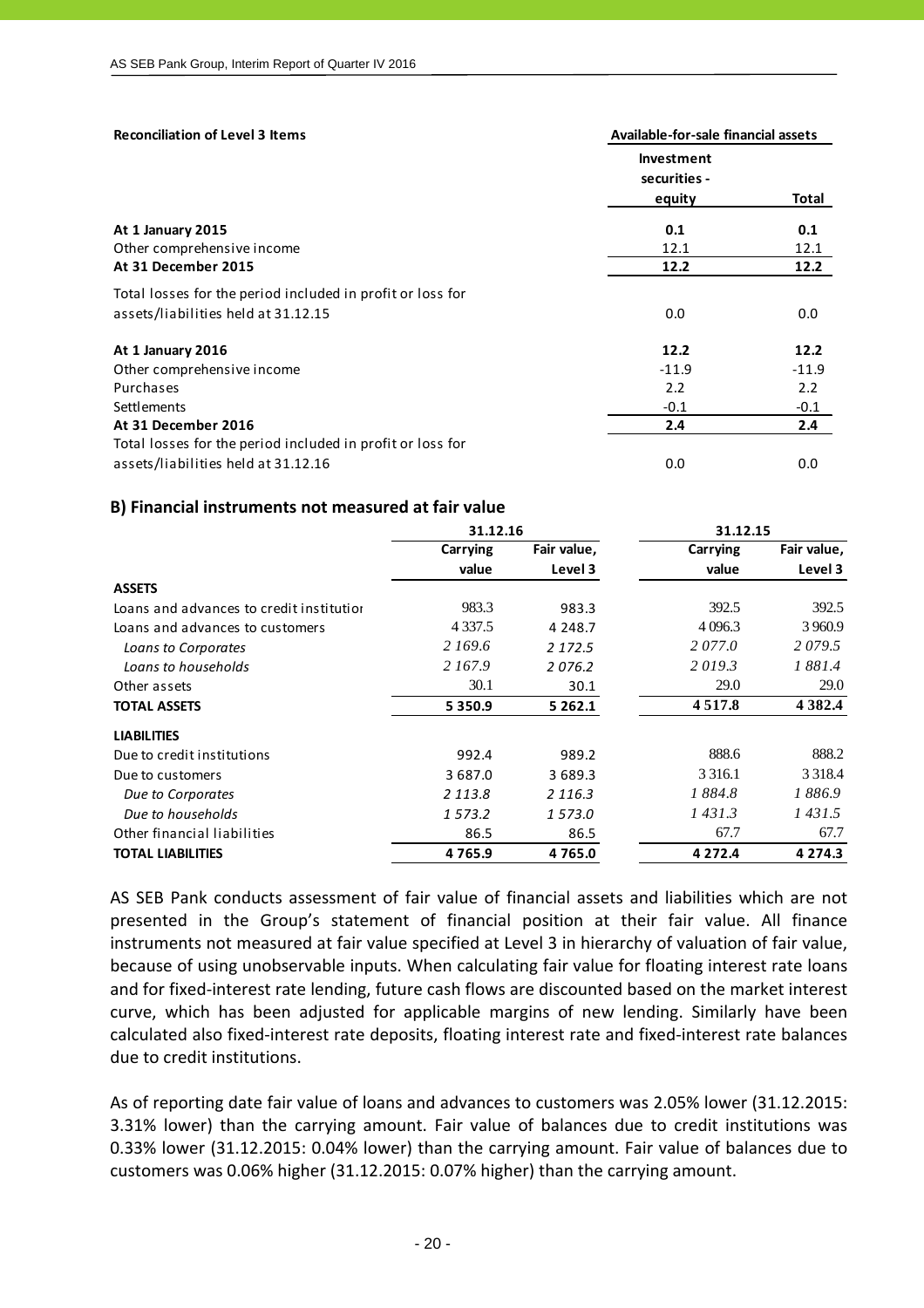## **Interest and similar income**

| (millions of EUR)         | 2016      |      | 2015      |      |
|---------------------------|-----------|------|-----------|------|
|                           | 12 months | QIV  | 12 months | QIV  |
| Loans                     | 76.7      | 18.0 | 77.2      | 19.9 |
| Leasing                   | 13.3      | 3.4  | 13.7      | 3.4  |
| Deposits with other banks | 1.7       | 2.0  | 0.0       | 0.0  |
| Fixed income securities   | 0.2       | 0.1  | 0.6       | 0.0  |
|                           | 91.9      | 23.5 | 91.5      | 23.3 |

## **Note 4**

| Interest expenses and similar charges                   |           |        |           |        |
|---------------------------------------------------------|-----------|--------|-----------|--------|
| (millions of EUR)                                       | 2016      |        | 2015      |        |
|                                                         | 12 months | QIV    | 12 months | QIV    |
| Credit institutions                                     | $-0.5$    | 0.1    | $-4.1$    | $-0.6$ |
| Time and other saving deposits                          | $-1.3$    | $-0.2$ | $-1.9$    | $-0.4$ |
| Demand deposits                                         | $-1.7$    | 0.8    | $-3.3$    | $-1.4$ |
| From balances with central bank and credit institutions | $-2.9$    | $-0.8$ | $-0.9$    | $-0.3$ |
| Other                                                   | $-2.6$    | $-0.7$ | $-2.6$    | $-2.5$ |
|                                                         | $-9.0$    | $-0.8$ | $-12.8$   | $-5.2$ |
|                                                         |           |        |           |        |

## **Note 5**

#### **Fee and commission income**

(millions of EUR) **2016 2015**

|                                               | 12 months | QIV  | 12 months | QIV  |
|-----------------------------------------------|-----------|------|-----------|------|
| Payment cards related commissions             | 22.2      | 5.9  | 24.7      | 6.3  |
| Securities market services *                  | 10.8      | 2.6  | 11.0      | 2.7  |
| <b>Transaction fees</b>                       | 5.0       | 1.3  | 5.4       | 1.4  |
| Credit contracts**                            | 4.0       | 1.0  | 4.9       | 1.1  |
| Insurance brokerage fees                      | 3.6       | 0.9  | 3.2       | 0.9  |
| Other settlement fees                         | 6.0       | 1.5  | 4.5       | 1.3  |
| Income from leasing agreements (full service) | 0.7       | 0.2  | 0.8       | 0.2  |
| Income from electronic channels               | 1.5       | 0.4  | 1.5       | 0.4  |
| Cash handling fees                            | 0.6       | 0.2  | 0.8       | 0.2  |
| Commodity futures fees                        | 0.3       | 0.2  | 0.4       | 0.0  |
| Other                                         | 5.3       | 1.5  | 5.3       | 1.3  |
|                                               | 60.0      | 15.7 | 62.5      | 15.8 |

\* Securities market services includes asset management fees of investment funds and securities portfolios, custody services, advisory fees and other with securities transactions related fees.

\*\* Credit contracts include loan, leasing, letter of credit and guarantee contracts, which are short-term and do not constitute interest income, but are of administrative nature for arrangement or reorganisation of credits.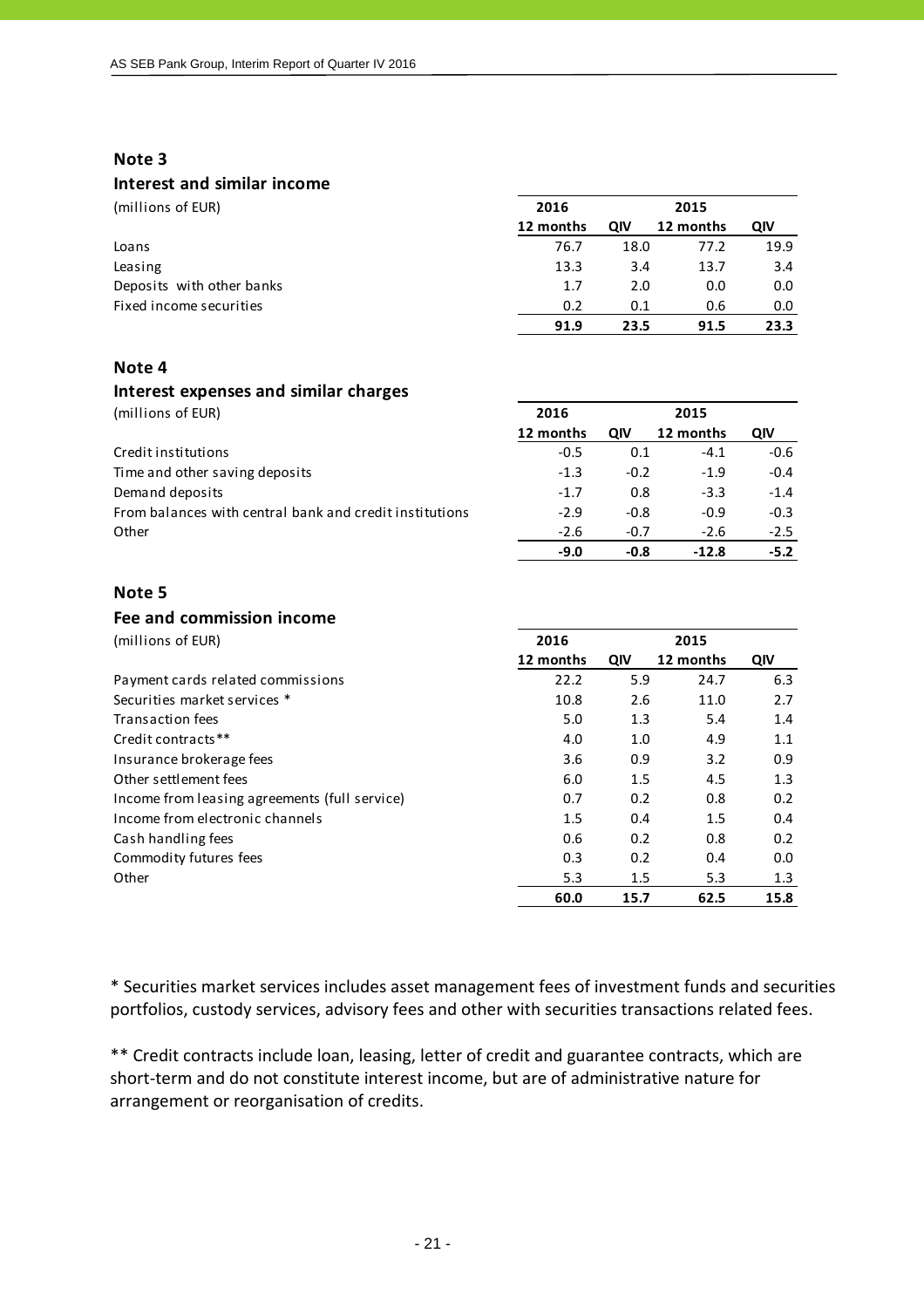## **Fee and commission expense**

(millions of EUR) **2016 2015 1900**

| , <i>.</i>                                    |           |        |           |        |
|-----------------------------------------------|-----------|--------|-----------|--------|
|                                               | 12 months | QIV    | 12 months | QIV    |
| Payment cards related commissions             | $-10.1$   | $-2.7$ | $-11.4$   | $-3.1$ |
| Cash collecting fees                          | $-1.1$    | $-0.2$ | $-1.3$    | $-0.3$ |
| Expenses to leasing agreements (full service) | $-0.7$    | $-0.2$ | $-0.8$    | $-0.3$ |
| Securities market services                    | $-1.6$    | $-0.4$ | $-1.7$    | $-0.4$ |
| <b>Transaction fees</b>                       | $-1.1$    | $-0.3$ | $-1.2$    | $-0.3$ |
| Other                                         | $-1.0$    | $-0.3$ | $-0.9$    | $-0.2$ |
|                                               | $-15.6$   | -4.1   | $-17.3$   | -4.6   |

## **Note 7**

## **Impairment losses on loans and advances**

(millions of EUR) **2016 2015**

|                                                    | <b>12 month:</b> | ΟΙV    | 12 months | OIV    |
|----------------------------------------------------|------------------|--------|-----------|--------|
| Impairment losses                                  | 1.3              | $-0.5$ | 4.0       | 2.4    |
| impairment losses of reporting period              | $-3.1$           | $-1.6$ | $-3.3$    | $-1.8$ |
| recoveries from write-offs                         | 2.0              | 0.5    | 0.9       | 0.2    |
| decreasing of impairment losses of previous period | 2.4              | 0.6    | 6.4       | 3.9    |
| Impairment losses for contingent liabilities       | 0.1              | 0.0    | $-0.1$    | $-0.1$ |
|                                                    | 1.4              | -0.5   | 3.9       | 2.3    |

## **Note 8**

## **Allowances on loans and advances**

(millions of EUR)

|                                             | 31.12.16 | 31.12.15 |
|---------------------------------------------|----------|----------|
| At the beginning of period (January, 1)     | 29.0     | 44.4     |
| Allowances of reporting period              | 3.1      | 3.3      |
| Decreasing of allowances of previous period | $-2.4$   | $-6.4$   |
| Loans and advances written off              | $-5.1$   | $-12.3$  |
| At the end of period                        | 24.6     | 29.0     |
| Recoveries from write-offs                  | 2.0      | 0.9      |

## **Note 9**

#### **Loans and advances to customers by remaining maturity**

(millions of EUR)

|          | Less than $3-12$<br>3 months months 1-5 years |              | 5-10<br>vears | Over 10<br>vears | Total            |
|----------|-----------------------------------------------|--------------|---------------|------------------|------------------|
| 31.12.16 | 244.4                                         | 685.6 1939.2 | 524.6         |                  | 943.7 4 3 3 7 .5 |
| 31.12.15 | 244.1                                         | 635.1 1835.4 | 513.2         |                  | 868.5 4 096.3    |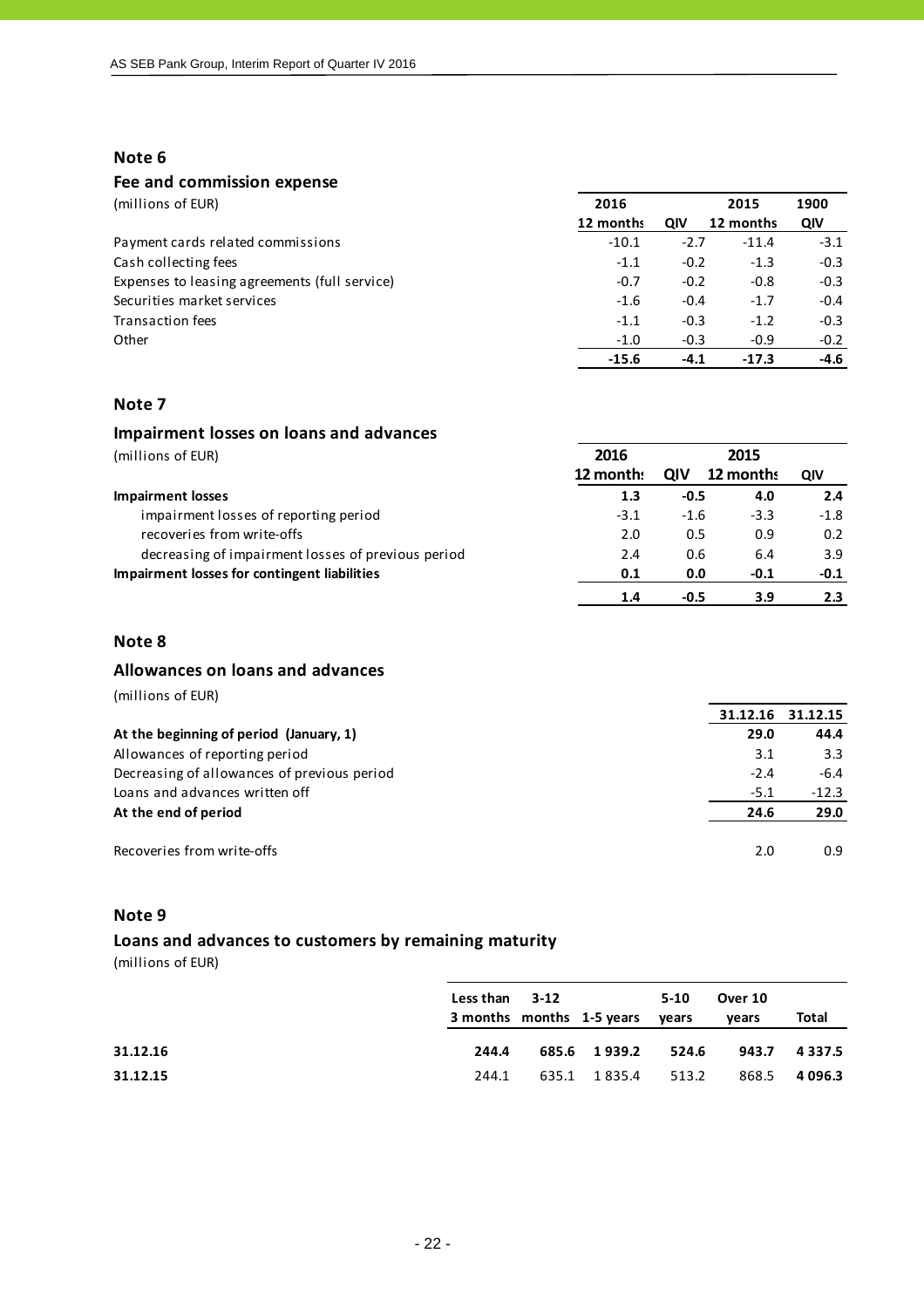#### **Geographic concentration of financial assets and liabilities**

(millions of EUR)

|                           | Cash,          |                |              |                |            |            |                |                    |                |                     |
|---------------------------|----------------|----------------|--------------|----------------|------------|------------|----------------|--------------------|----------------|---------------------|
|                           | balances       |                |              |                |            |            |                |                    |                |                     |
|                           | with central   |                |              |                |            |            |                |                    |                |                     |
|                           | bank, loans    |                |              |                |            |            |                |                    |                |                     |
| 31.12.16                  | and            | Loans and      |              |                |            | Due to     |                |                    |                |                     |
|                           | advances to    | advances       |              |                |            | credit     | Due to         | Other              | Total          | Contin-             |
|                           | credit         | to custo-      | Securi-      | Other          | Total      | institu-   | custo-         | liabili-           | liabili-       | gent                |
|                           | institutions   | mers           | ties         | assets         | assets     | tions      | mers           | ties               | ties           | liabilities         |
| Sweden                    | 912.1          | 0.8            | 1.5          | 1.1            | 915.5      | 918.1      | 11.9           | 23.2               | 953.2          | 1.5                 |
| Estonia                   | 292.8          | 4 3 1 4 .6     | 29.6         | 34.7           | 4671.7     | 47.3       | 3 3 5 7 . 5    | 85.4               | 3 490.2        | 1 0 6 0.7           |
| United Kingdom            | 32.5           | 2.0            | 0.0          | 0.2            | 34.7       | 1.2        | 18.0           | 0.4                | 19.6           | 0.0                 |
| Russia                    | 0.5            | 0.1            | 0.0          | 0.1            | 0.7        | 0.5        | 26.6           | 0.0                | 27.1           | 0.0                 |
| Germany                   | 1.0            | 0.6            | 0.0          | 0.0            | 1.6        | 3.1        | 3.5            | 0.0                | 6.6            | $5.0\,$             |
| <b>United States</b>      | 7.9            | 0.5            | 2.4          | 1.2            | 12.0       | 1.4        | 13.5           | 0.0                | 14.9           | 0.0                 |
| Canada                    | 0.0            | 0.1            | 0.0          | 0.0            | 0.1        | 0.1        | 0.9            | 0.0                | 1.0            | 0.0                 |
| Japan                     | 0.0            | 0.1            | 0.0          | 0.0            | 0.1        | 0.0        | 0.5            | 0.0                | 0.5            | 0.0                 |
| Finland                   | 0.0            | 3.8            | 0.0          | 0.0            | 3.8        | 0.0        | 7.0            | 0.1                | 7.1            | 3.6                 |
| Latvia                    | 0.4            | 8.0            | 0.0          | 2.8            | 11.2       | 19.1       | 3.7            | 0.0                | 22.8           | 0.5                 |
| Lithuania                 | 12.9           | 0.0            | 86.7         | 0.1            | 99.7       | 0.0        | 3.7            | 0.1                | 3.8            | 0.3                 |
| Luxembourg                | 1.7            | 0.0            | 0.0          | 0.0            | 1.7        | 0.8        | 0.0            | 0.0                | 0.8            | 0.0                 |
| Netherlands               | 0.0            | 0.2            | 0.0          | 0.0            | 0.2        | 0.0        | 0.7            | 0.0                | 0.7            | 14.3                |
| Other Western Europe      | 3.3            | 5.9            | 0.0          | 0.4            | 9.6        | 0.8        | 46.0           | 0.2                | 47.0           | 6.5                 |
| Other Eastern Europe      | 3.0            | 0.0            | 0.0          | 0.0            | 3.0        | 0.0        | 5.4            | 0.0                | 5.4            | 0.0                 |
| Other countries           | 7.8            | 0.8            | 0.0          | 1.2            | 9.8        | 0.0        | 188.1          | 0.7                | 188.8          | 3.9                 |
|                           | 1 275.9        | 4 3 3 7 .5     | 120.2        | 41.8           | 5 7 7 5.4  | 992.4      | 3 687.0        | 110.1              | 4789.5         | 1 096.3             |
|                           |                |                |              |                |            |            |                |                    |                |                     |
|                           | Cash,          |                |              |                |            |            |                |                    |                |                     |
|                           | balances       |                |              |                |            |            |                |                    |                |                     |
|                           | with central   |                |              |                |            |            |                |                    |                |                     |
|                           | bank, loans    |                |              |                |            |            |                |                    |                |                     |
| 31.12.15                  | and            | Loans and      |              |                |            | Due to     |                |                    |                |                     |
|                           | advances to    | advances       |              |                |            | credit     | Due to         | Other              | Total          | Contin-             |
|                           | credit         | to custo-      | Securi-      | Other          | Total      | institu-   | custo-         | liabili-           | liabili-       |                     |
|                           | institutions   |                |              |                | assets     | tions      |                | ties               | ties           | gent<br>liabilities |
| Sweden                    | 13.5           | mers<br>0.5    | ti es<br>1.7 | assets<br>0.5  | 16.2       | 791.1      | mers<br>17.2   | 27.8               | 836.1          | 1.5                 |
| Estonia                   | 658.3          | 4 0 7 4 .3     | 33.6         | 37.0           | 4 803.2    | 7.7        | 2975.4         | 68.4               | 3 0 5 1.5      | 1055.8              |
| United Kingdom            | 0.7            | 1.3            | 12.1         | 0.1            | 14.2       | 3.2        | 28.2           | 0.1                | 31.5           | 0.0                 |
| Russia                    | 0.2            | 0.0            | 0.0          | 0.0            | 0.2        | 0.0        | 0.1            | 0.0                | 0.1            | 0.0                 |
| Germany                   | 348.2          | 3.4            | 0.0          | 0.0            | 351.6      | 7.3        | 1.4            | 0.0                | 8.7            | 1.8                 |
| United States             | $1.4\,$        | 0.2            | 0.0          | $0.0\,$        | $1.6\,$    | $0.0\,$    | 17.0           | $0.0\,$            | $17.0\,$       | $0.0\,$             |
| Canada                    | 0.0            | 0.0            | 0.0          | 0.0            | 0.0        | 0.1        | 0.6            | 0.0                | 0.7            | 0.0                 |
| Japan                     | $0.0\,$        | 0.0            | 0.0          | 0.0            | 0.0        | 0.0        | 0.5            | 0.0                | 0.5            | $0.0\,$             |
|                           |                |                |              |                |            |            |                |                    |                |                     |
| Finland                   | 4.4            | 0.9            | 0.0          | 0.0            | 5.3        | 0.0        | 9.3            | 0.0                | 9.3            | $3.4$               |
| Latvia                    | 0.0            | 0.0            | 0.0          | 0.6            | 0.6        | 0.0        | 0.0            | 0.0                | 0.0            | 0.0                 |
| Lithuania                 |                |                |              |                |            |            |                |                    |                |                     |
|                           | 4.8            | 8.4            | 0.0          | 0.2            | 13.4       | 67.9       | 4.1            | 0.1                | 72.1           | 0.4                 |
| Luxembourg<br>Netherlands | $1.9\,$<br>0.0 | 0.0<br>$0.0\,$ | 0.0<br>0.0   | 0.2<br>$0.0\,$ | 2.1<br>0.0 | 0.6<br>0.0 | 0.1<br>$2.0\,$ | $0.2\,$<br>$0.0\,$ | 0.9<br>$2.0\,$ | 0.0<br>$0.0\,$      |

Contingent liabilities include here guarantees and pledges, loan commitments, revocable transactions, stand‐by loans, other revocable transactions and are presented in contract amount of contingent liabilities. Securities include here financial assets held for trading, financial assets designated at fair value through profit or loss, available‐for‐sale financial assets, investments in associates.

**1 050.0 4 096.3 47.4 40.2 5 233.9 888.6 3 316.1 96.8 4 301.5 1 074.1**

Other Western Europe 7.9 6.0 0.0 0.3 14.2 1.5 26.5 0.1 28.1 7.0 Other Eastern Europe 6.1 0.9 0.0 0.1 7.1 9.2 45.9 0.1 55.2 0.0 Other countries 2.6 0.4 0.0 1.2 4.2 0.0 187.8 0.0 187.8 4.2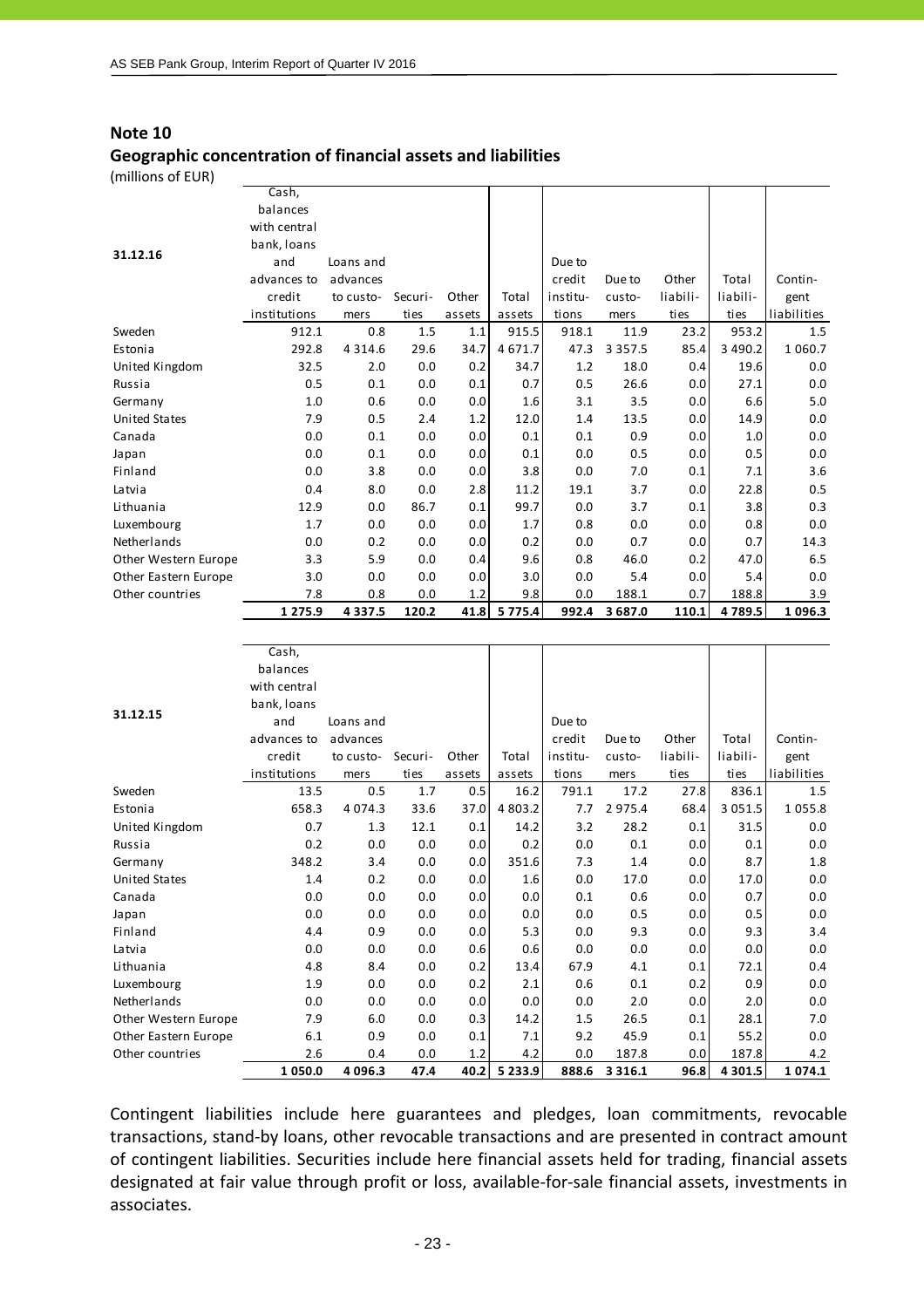# **Note 11 Concentration of financial assets and liabilities by industry sector**

(millions of EUR)

|                                              | In the statement of financial position | Contin-           |             |
|----------------------------------------------|----------------------------------------|-------------------|-------------|
|                                              | Cash and loans to                      |                   | gent        |
| 31.12.16                                     | central bank, credit                   |                   | liabilities |
|                                              | institutions and                       | <b>Securities</b> |             |
| Finance                                      | 1 3 0 2 . 3                            | 9.2               | 39.0        |
| Real estate                                  | 784.5                                  | 0.0               | 55.9        |
| Trading                                      | 397.1                                  | 0.0               | 194.6       |
| Industry                                     | 243.8                                  | 0.0               | 128.5       |
| Agriculture, fishing, forestry               | 176.2                                  | 0.0               | 12.3        |
| Energy, gas and steam plants                 | 132.7                                  | 0.0               | 111.4       |
| Transport                                    | 113.0                                  | 0.0               | 32.5        |
| Mining                                       | 70.7                                   | 0.0               | 51.0        |
| Government and state defence                 | 57.7                                   | 86.7              | 268.8       |
| Hotels, restaurants                          | 42.9                                   | 0.0               | 0.3         |
| Professional, science and technical work     | 40.1                                   | 0.0               | 5.7         |
| Construction                                 | 39.7                                   | 0.0               | 64.4        |
| Health services, social work                 | 38.0                                   | 0.0               | 7.4         |
| Administration and assistance                | 33.7                                   | 0.0               | 7.2         |
| Information and telecommunication            | 21.5                                   | 1.0               | 6.5         |
| Art, show business, leisure                  | 12.2                                   | 0.0               | 2.0         |
| Education                                    | 9.2                                    | 0.0               | 5.9         |
| Water supply, canalisation, waste management | 6.3                                    | 0.0               | 2.0         |
| Other government and social services         | 5.7                                    | 0.0               | 0.8         |
| Private individuals                          | 2 1 1 0 . 7                            | 0.0               | 100.1       |
| Derivatives                                  | 0.0                                    | 23.3              | 0.0         |
| Allowances                                   | $-24.6$                                |                   |             |
|                                              | 5 6 1 3.4                              | 120.2             | 1096.3      |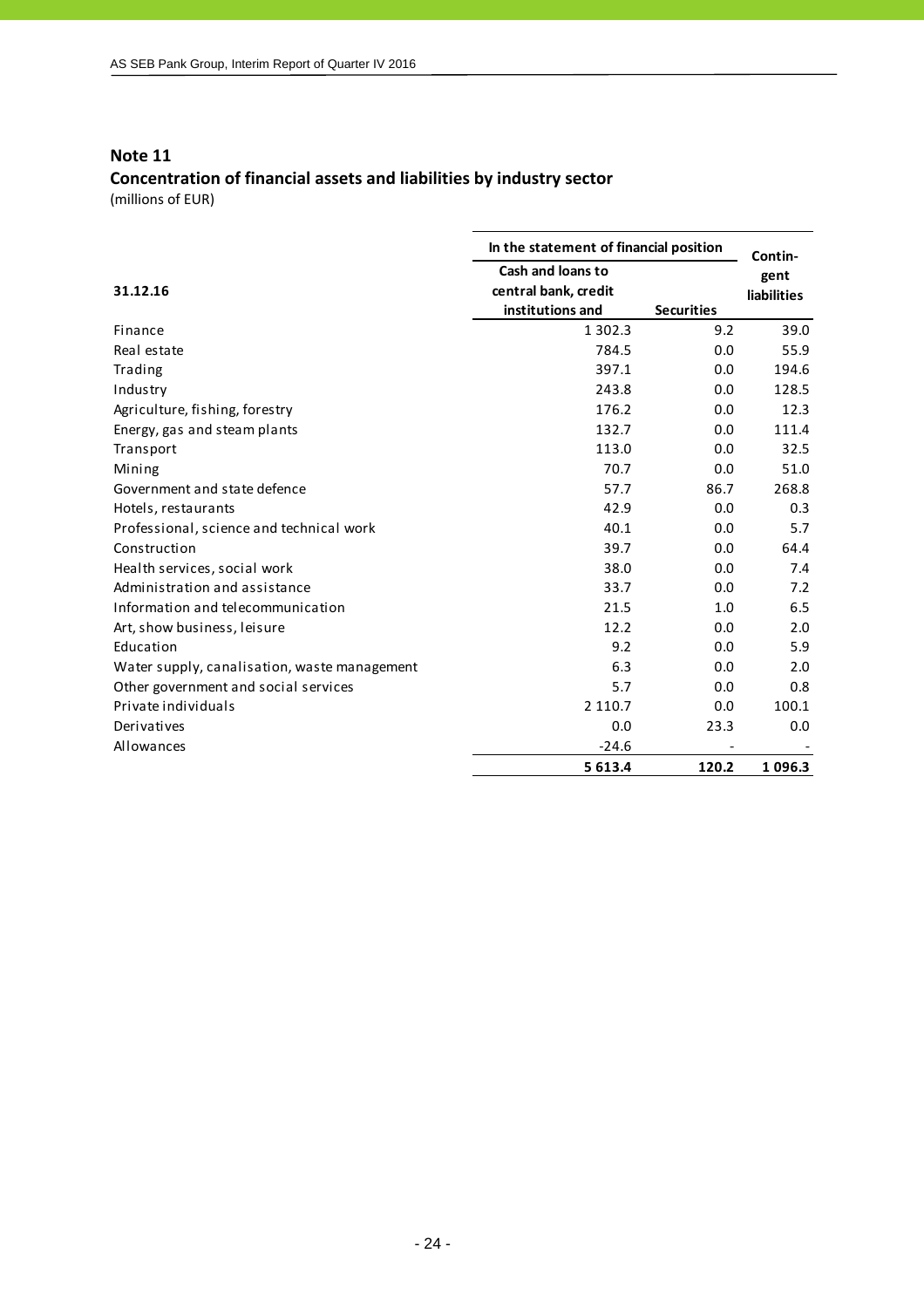|                                              | In the statement of financial position                | Contin-           |                     |
|----------------------------------------------|-------------------------------------------------------|-------------------|---------------------|
| 31.12.15                                     | central bank, credit<br>institutions and<br>customers | <b>Securities</b> | gent<br>liabilities |
| Finance                                      | 1 0 6 6.3                                             | 18.3              | 16.8                |
| Real estate                                  | 692.3                                                 | 0.1               | 27.6                |
| Trading                                      | 292.4                                                 | 0.0               | 215.6               |
| Industry                                     | 275.2                                                 | 0.0               | 144.9               |
| Agriculture, fishing, forestry               | 172.4                                                 | 0.0               | 8.9                 |
| Energy, gas and steam plants                 | 149.2                                                 | 0.0               | 107.9               |
| Transport                                    | 124.5                                                 | 0.0               | 33.3                |
| Mining                                       | 74.6                                                  | 0.0               | 65.0                |
| Government and state defence                 | 70.4                                                  | 0.0               | 262.5               |
| Construction                                 | 49.4                                                  | 0.0               | 68.7                |
| Information and telecommunication            | 48.9                                                  | 0.7               | 10.6                |
| Hotels, restaurants                          | 43.9                                                  | 0.0               | 0.6                 |
| Professional, science and technical work     | 43.8                                                  | 0.0               | 6.2                 |
| Health services, social work                 | 43.3                                                  | 0.0               | 6.5                 |
| Administration and assistance                | 27.3                                                  | 0.0               | 6.5                 |
| Education                                    | 13.5                                                  | 0.0               | 5.8                 |
| Art, show business, leisure                  | 8.7                                                   | 0.0               | 1.7                 |
| Water supply, canalisation, waste management | 5.8                                                   | 0.0               | 1.4                 |
| Other government and social services         | 6.6                                                   | 0.0               | 0.7                 |
| Private individuals                          | 1966.8                                                | 0.0               | 82.9                |
| Derivatives                                  | 0.0                                                   | 28.3              | 0.0                 |
| Allowances                                   | $-29.0$                                               |                   |                     |
|                                              | 5 1 4 6 .3                                            | 47.4              | 1074.1              |